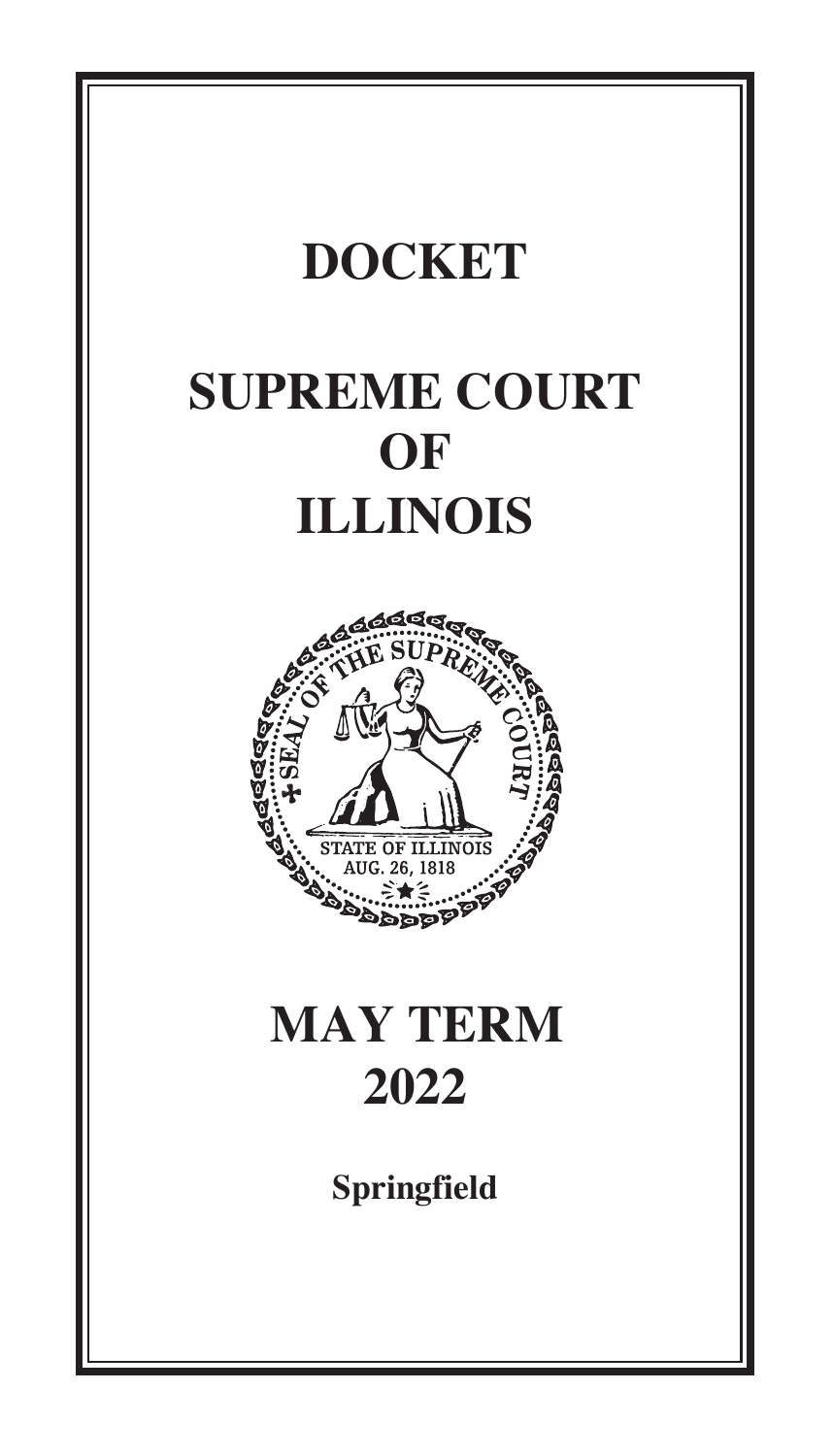### TERMS OF COURT

THE SUPREME COURT OF ILLINOIS convenes in SPRINGFIELD on the second Monday in September, November, January, March and May:

May 9, 2022

September 12, 2022

November 14, 2022

January 9, 2023

March 13, 2023

The Court will convene daily at 9:00 A.M. each week.

The information contained in this book may be found on the Court's website: http://www.illinoiscourts.gov

(Printed by authority of the State of Illinois)  $(05/22 - 350 - PR 22-0094)$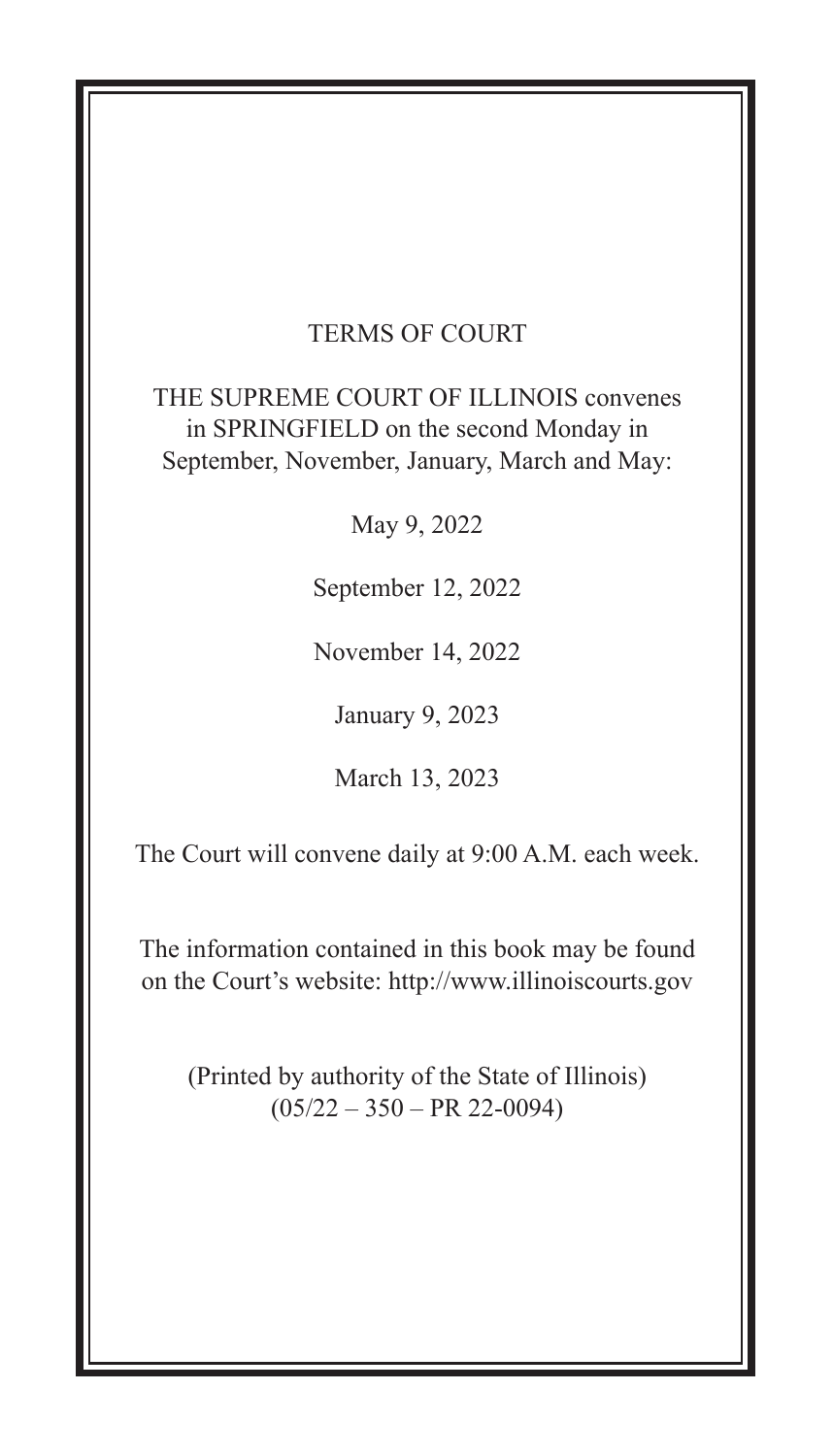# **SUPREME COURT OF ILLINOIS**



# **MAY TERM 2022**

**Supreme Court Clerk Supreme Court Building Springfield, Illinois 62701**

**Telephone (217) 782-2035**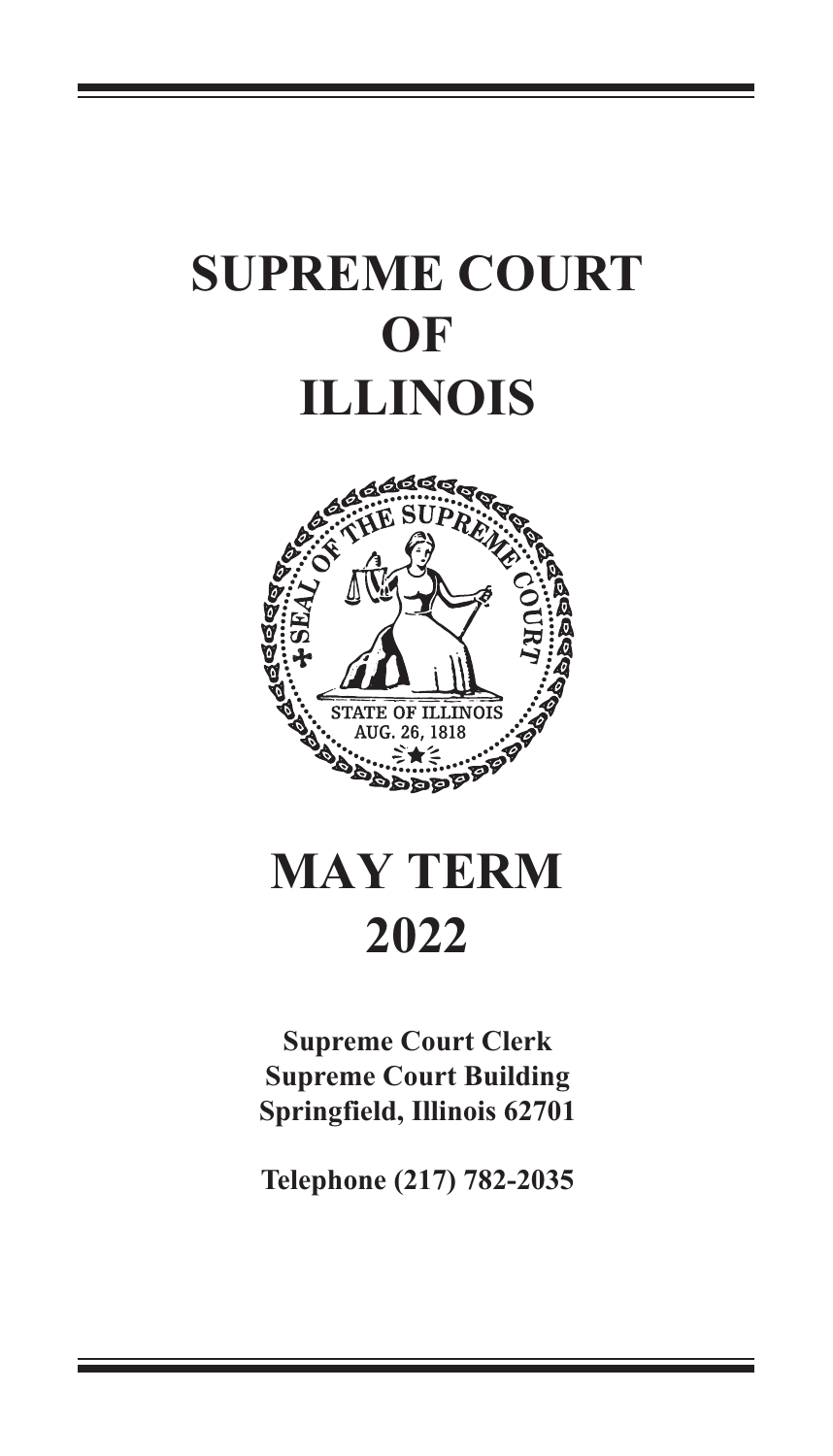#### **SUPREME COURT OF ILLINOIS JUSTICES**

ANNE M. BURKE, Chief Justice Chicago, Illinois

> RITA B. GARMAN Danville, Illinois

MARY JANE THEIS Chicago, Illinois

P. SCOTT NEVILLE, JR. Chicago, Illinois

MICHAEL J. BURKE Wheaton, Illinois

DAVID K. OVERSTREET Mt. Vernon, Illinois

ROBERT L. CARTER Ottawa, Illinois

 KWAME RAOUL, Attorney General Springfield, Illinois

 CYNTHIA A. GRANT, Supreme Court Clerk Springfield, Illinois

 JIM CIMAROSSA, Supreme Court Marshal Springfield, Illinois

 JACOB H. JOST, Reporter of Decisions Springfield, Illinois

 GEOFFREY P. PELZEK, Librarian Springfield, Illinoi**s**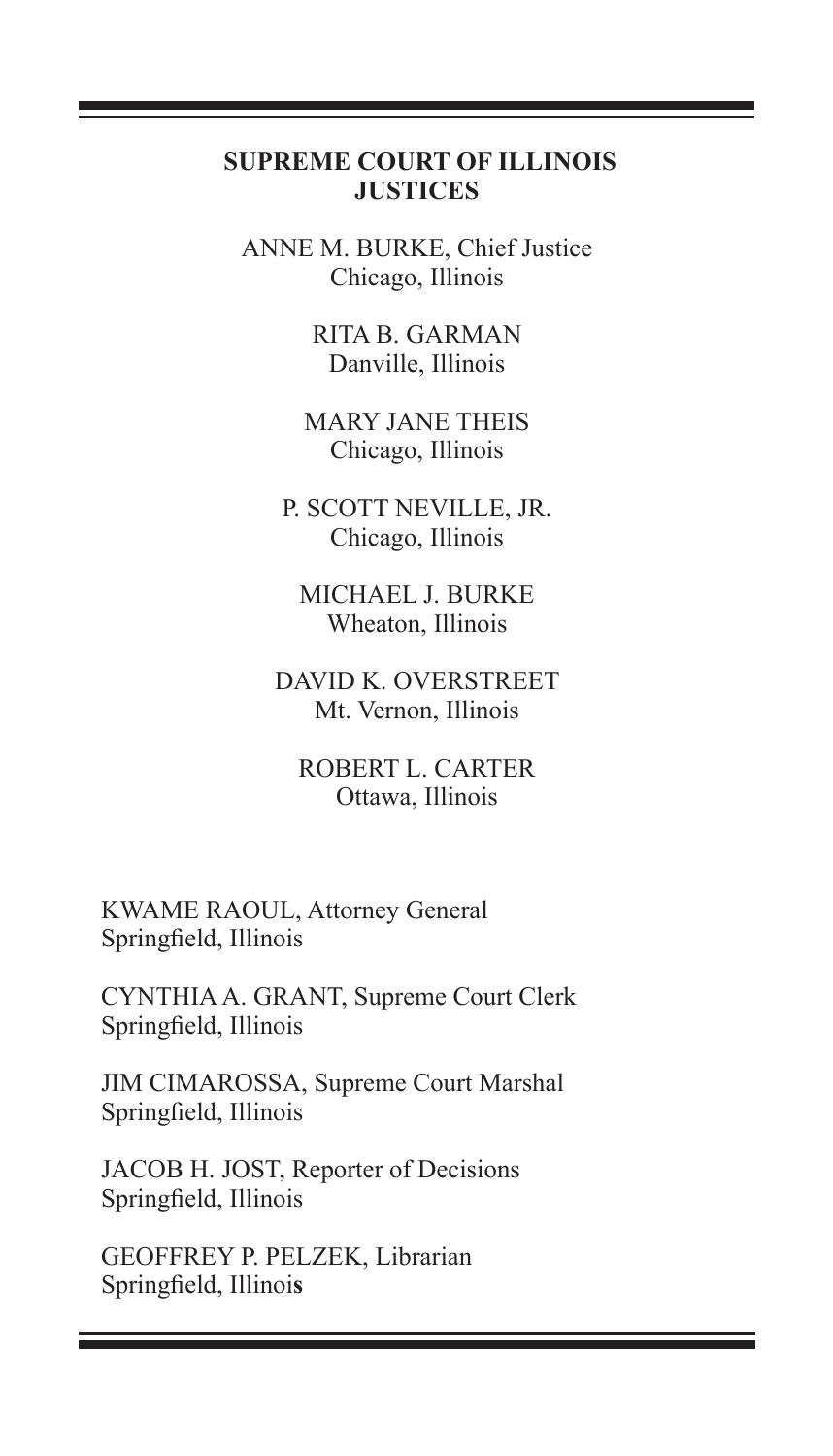# **ADVISEMENT DOCKET MAY TERM 2022**

- 125722 People State of Illinois, Appellee, v. Andrew Salamon, Appellant. Appeal, Appellate Court, First District.
- 126645 People State of Illinois, Appellee, v. Donald Leib, Appellant. Appeal, Appellate Court, First District.
- 126666 Fletcher McQueen, Appellant, v. Lavonta M. Green et al., etc. (Pan-Oceanic Engineering Company, Inc., etc., Appellee). Appeal, Appellate Court, First District.
- 126682 People State of Illinois, Appellee, v. Harold Blalock, Appellant. Appeal, Appellate Court, First **District**
- 126705 People State of Illinois, Appellant, v. Shane Lewis, Appellee. Appeal, Appellate Court, Second **District**
- 126729 People State of Illinois, Appellant, v. Kelvin T. Hartfield, Appellee. Appeal, Appellate Court, Fourth District.
- 126795 Richard L. Dent et al., Appellees, v. Constellation NewEnergy, Inc., et al., Appellants. Appeal, Appellate Court, First District.
- 126824 People State of Illinois, Appellant, v. Andrew Grant, Appellee. Appeal, Appellate Court, Third **District.**
- 126852 People State of Illinois, Appellee, v. Servetus Brown, Appellant. Appeal, Appellate Court, First **District.**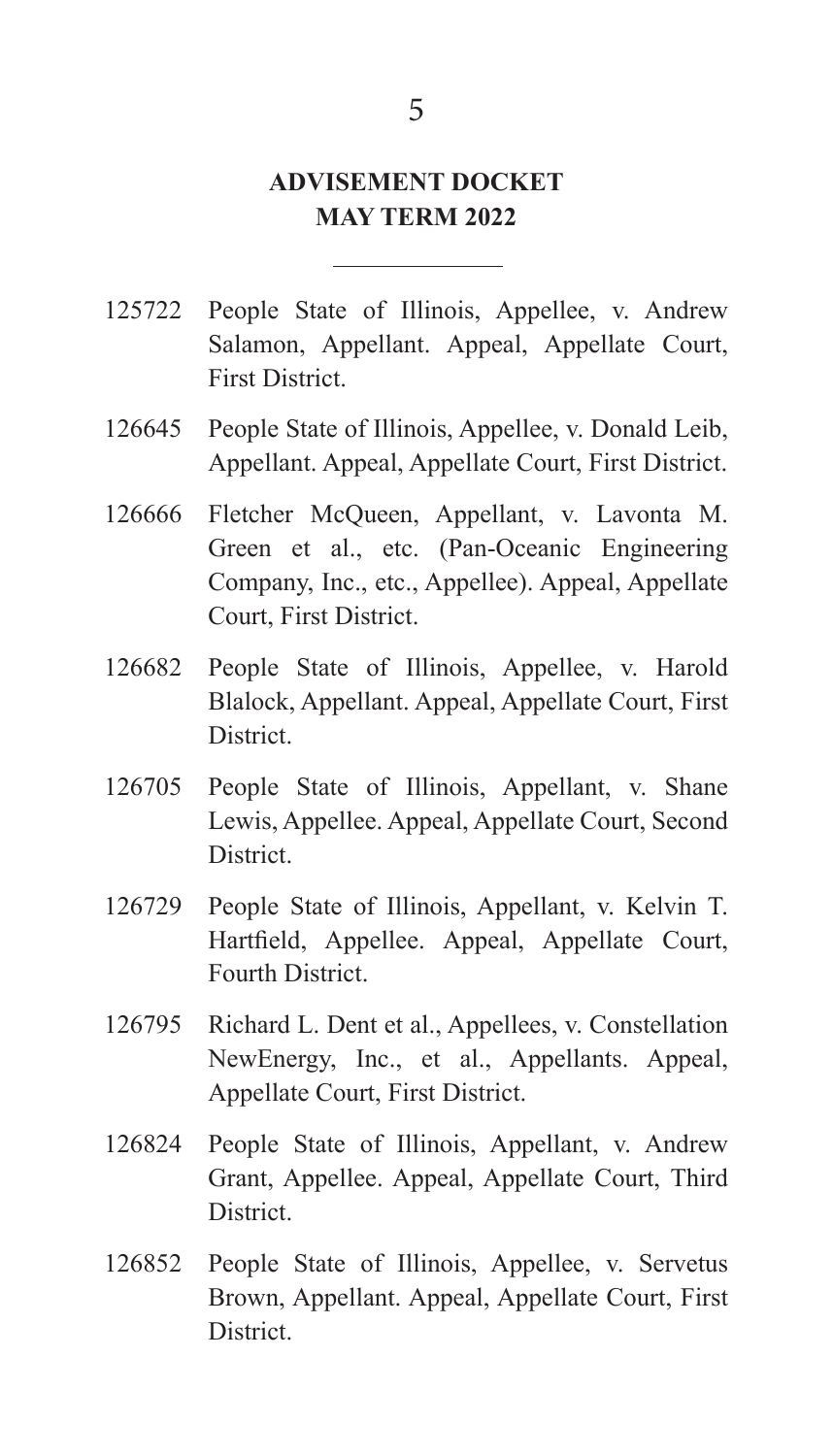- 126856 Larry E. Schultz, Special Administrator of the Estate of Laurene T. Schultz, Deceased, Appellant, v. St. Clair County et al., Appellees. Appeal, Appellate Court, Fifth District.
- 126918 People State of Illinois, Appellant, v. Travis J. Williams, Appellee. Appeal, Appellate Court, Third District.
- 126927 People ex rel. Anita Alvarez, Appellee, v. \$59,914 United States Currency et al. (Ameen Salaam, Appellant). Appeal, Appellate Court, First District.
- 126940 People State of Illinois, Appellee, v. Karl Smith, Appellant. Appeal, Appellate Court, First District.
- 126956 In re Estate of John W. McDonald III, Deceased (Shawn McDonald, Appellant, v. Ellizzette McDonald, Appellee). Appeal, Appellate Court, Second District.
- 126978 People State of Illinois, Appellee, v. Kevin Sroga, Appellant. Appeal, Appellate Court, First District.
- 127126 Illinois Road and Transportation Builders Association et al., Appellants, v. The County of Cook, etc., Appellee. Appeal, Appellate Court, First District.
- 127140 Prate Roofing and Installations, LLC et al., Appellees, v. Liberty Mutual Insurance Corporation, Appellant. Appeal, Appellate Court, First District.
- 127201 People State of Illinois, Appellant, v. Vivian Claudine Brown, Appellee. Appeal, Circuit Court (White).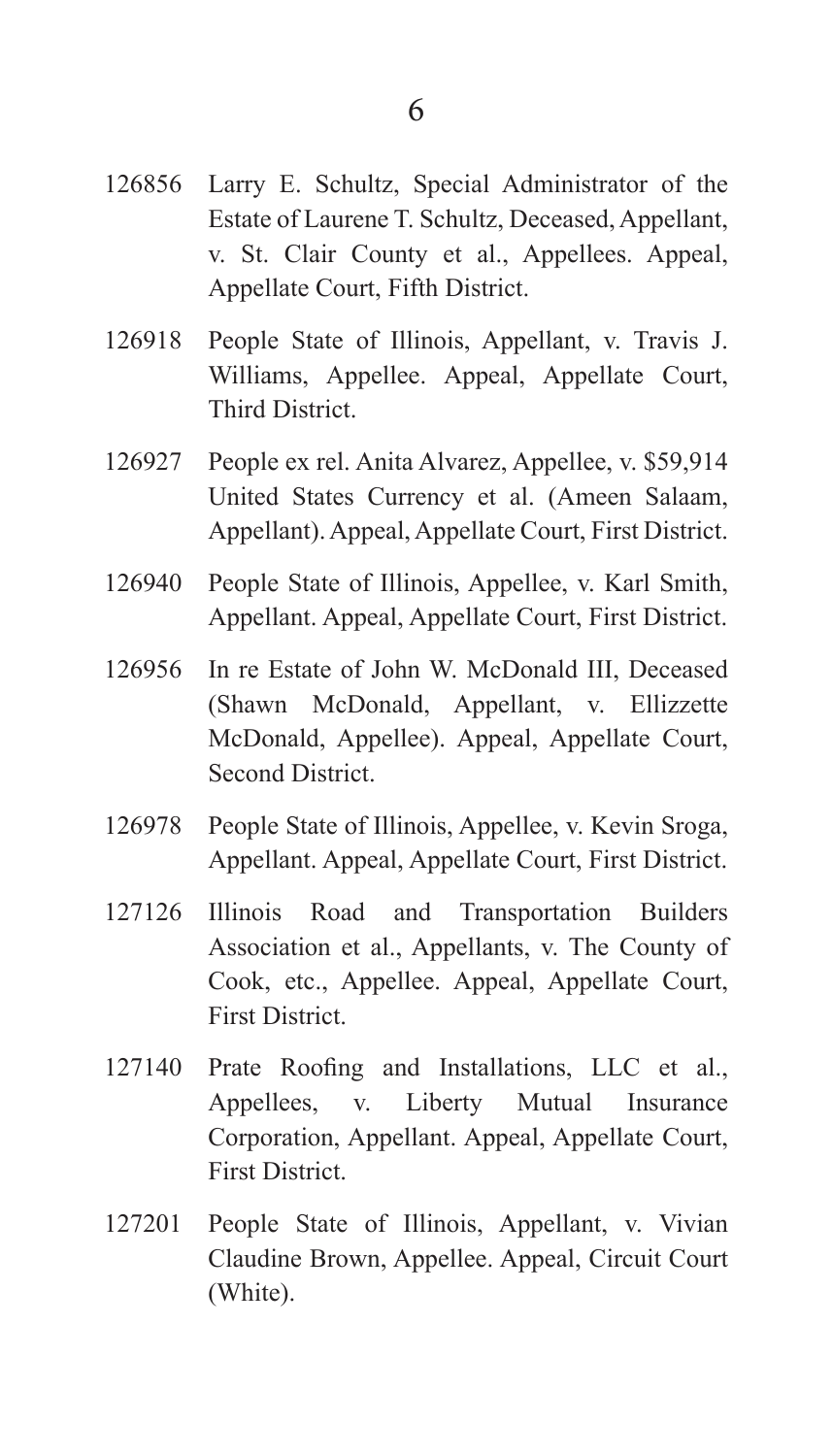- 127236 Javier Robinson, Appellee, v. The Village of Sauk Village et al., Appellants. Appeal, Appellate Court, First District.
- 127256 People State of Illinois, Appellant, v. Brandon Jackson, Appellee. Appeal, Appellate Court, First **District.**
- 127327 Midwest Sanitary Service, Inc., et al., Appellees, v. Sandberg, Phoenix & Von Gontard, P.C., et al., Appellants. Appeal, Appellate Court, Fifth District.
- 127511 Adam Holm et al., Appellants, v. Peter Kodat et al., Appellees. Appeal, Appellate Court, Third District.
- 127527 John O'Connell, Appellee, v. The County of Cook
- et al., Appellants. Appeal, Appellate Court, First District. 127594
- cons.
- 127561 Leo Dawkins, Indv., etc., Appellee, v. Fitness International, LLC, Appellant. Appeal, Appellate Court, Third District.
- 127681 People State of Illinois v. Richard Kastman, Appellee (Rob Jeffreys, etc., Appellant). Appeal, Appellate Court, Second District.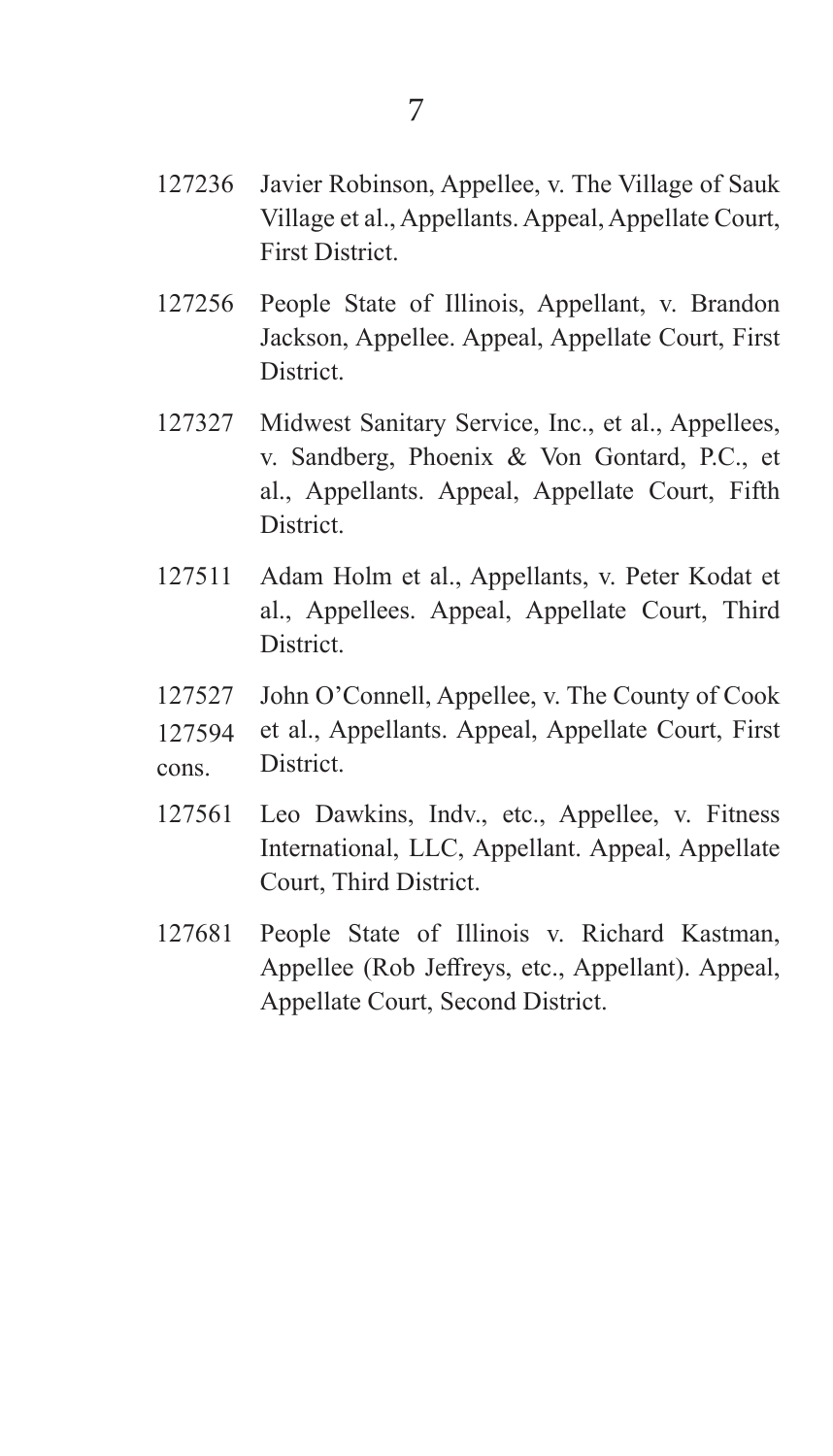# **REHEARING DOCKET 9:00 A.M. MAY TERM 2022**

1264 People State of Illinois, Appellee, V. Robert of Illinois, Appellee, V. Robert of Illinois, Appellee, V.

This list of cases might be incomplete owing to the filing of additional petitions for rehearing beyond the publication date of this docket book. For the most recent list please check the Court's website: http://www.illinoiscourts.gov

126120 People State of Illinois, Appellee, v. Ryan James Deroo, Appellant. Appeal, Appellate Court, Third District.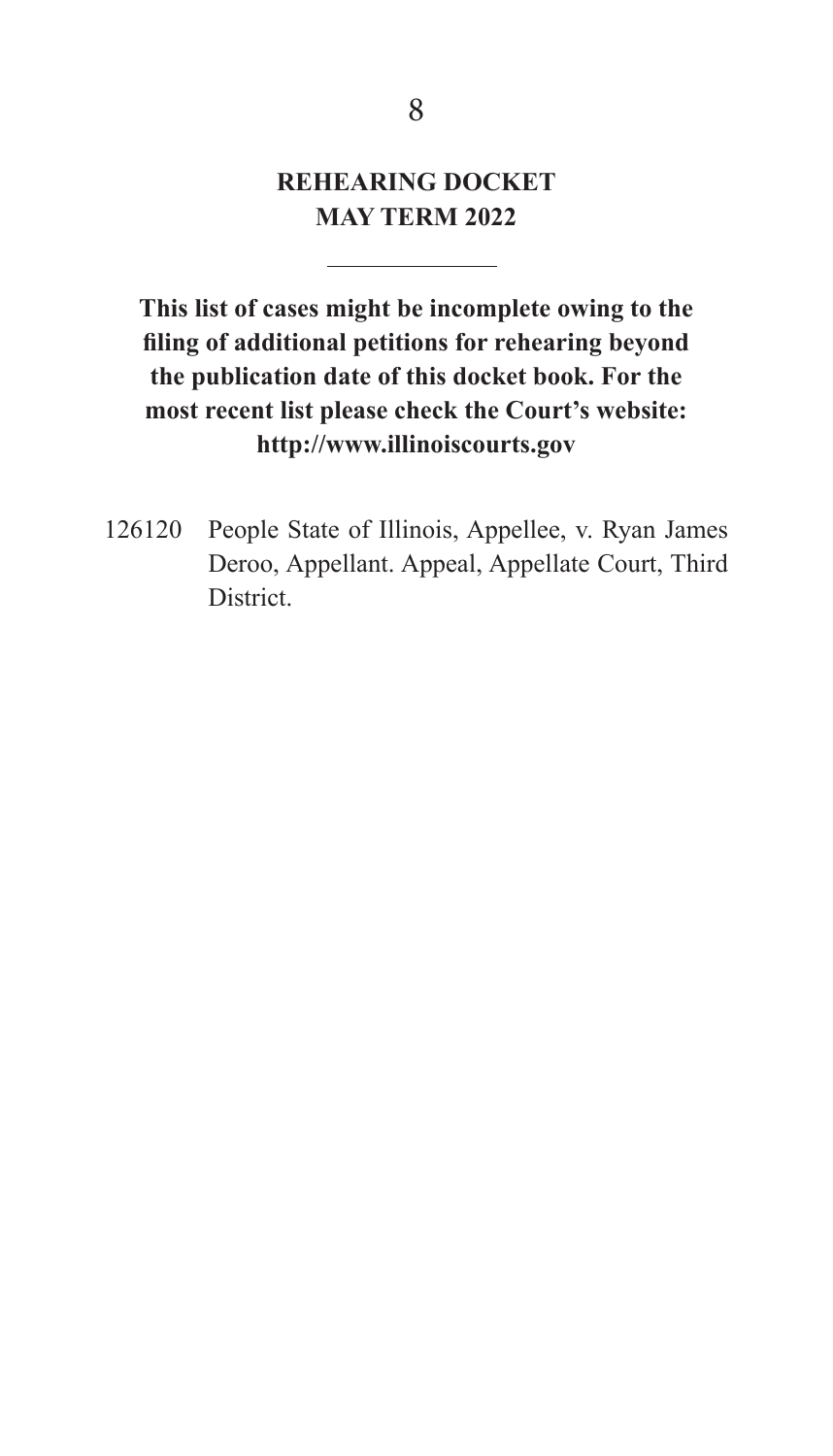# **CALL OF THE DOCKET 9:00 A.M. MAY TERM 2022**

### **Call Tuesday, May 10, 2022 9:00 A.M.**

- 128031 In re Kelan W., a Minor (People State of Illinois, Appellee, v. Kelan W., Appellant). Appeal, Sr., Appellee). Appeal, Appellate Court, Third Appellate Court, Fifth District.  $\overline{a}$ Oral
- 126577 Jane Doe, Appellant, v. Beau Parrillo, Appellee. Stewart, Appellee. Appeal, Appellate Court, First<br>District 126116 People State of Illinois, Appellant, v. Denzal District. Oral
- 127037 People State of Illinois, Appellee, v. Abdullah Aljohani, Appellant. Appeal, Appellate Court, Appellant). Appeal, Appellate Court, First District. First District. Oral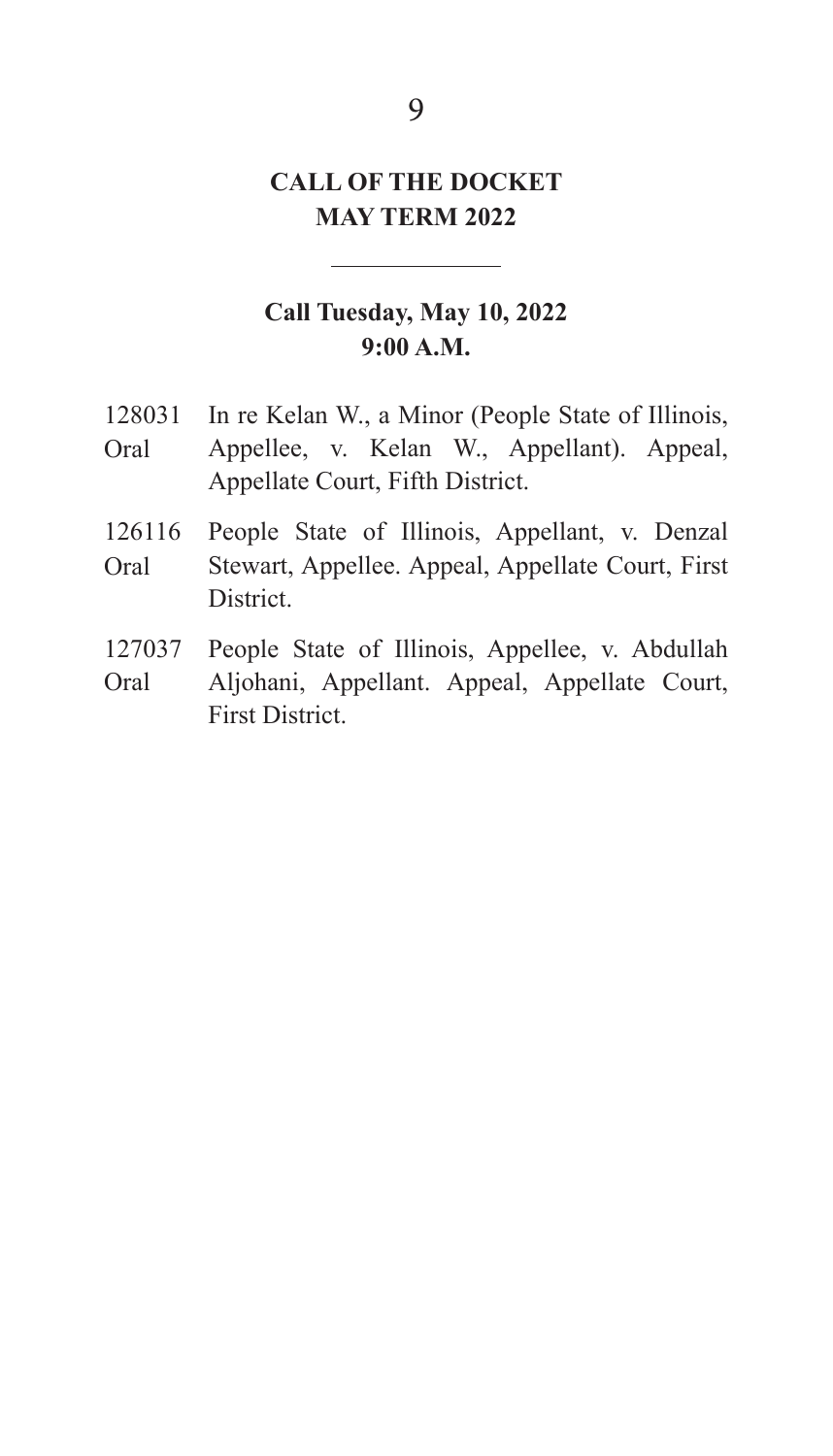## **Call Wednesday, May 11, 2022 9:00 A.M.**

- Oral 126256 In re Craig H., etc. (People State of Illinois, Appellee, v. Craig H., Appellant). Appeal, Appellate Court, Fourth District.
- Oral 127149 Brian J. Strauss, Indv., etc., Appellant, v. The City of Chicago, etc., Appellee. Appeal, Appellate Court, First District.
- Oral 127229 Charles Green, Appellant, v. The Chicago Police Department, Appellee. Appeal, Appellate Court, First District.
- Oral 127239 Michael Noland, etc., etal., Appellees/Cross-Appellants, v. Susana A. Mendoza, etc., Appellant/ Cross-Appellee. Appeal, Circuit Court (Cook).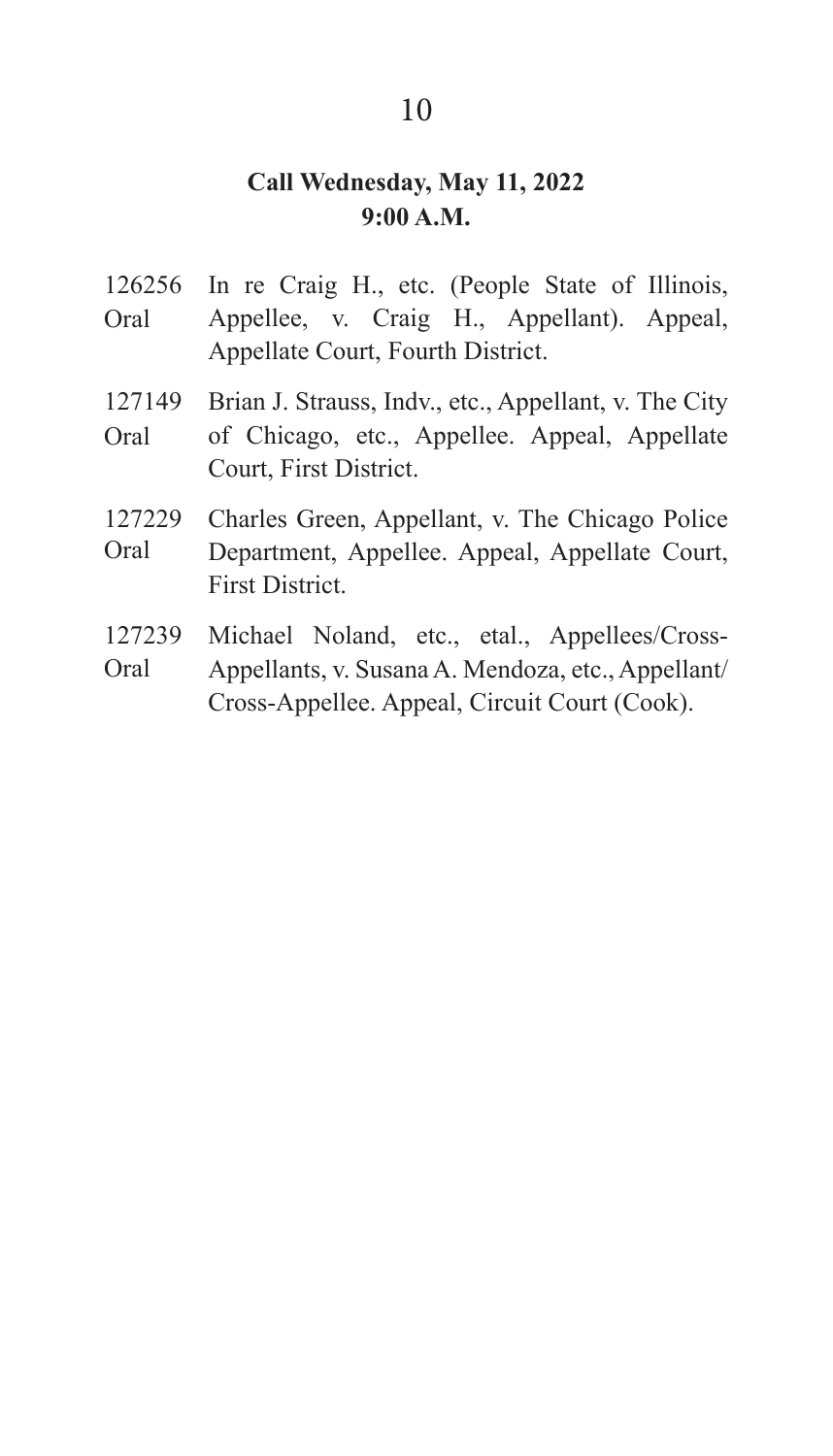#### **Call Thursday, May 12, 2022 9:00 A.M.**

Oral 127603 Alejandro Quiroz, etc., Appellee, v. Chicago Transit Authority, etc., Appellant. Appeal, Appellate Court, First District. 127603Alejandro Quiroz, etc., Appellee, v. Chicago Transit Authority, etc., Appellant. Appeal, Appellate Court, First District.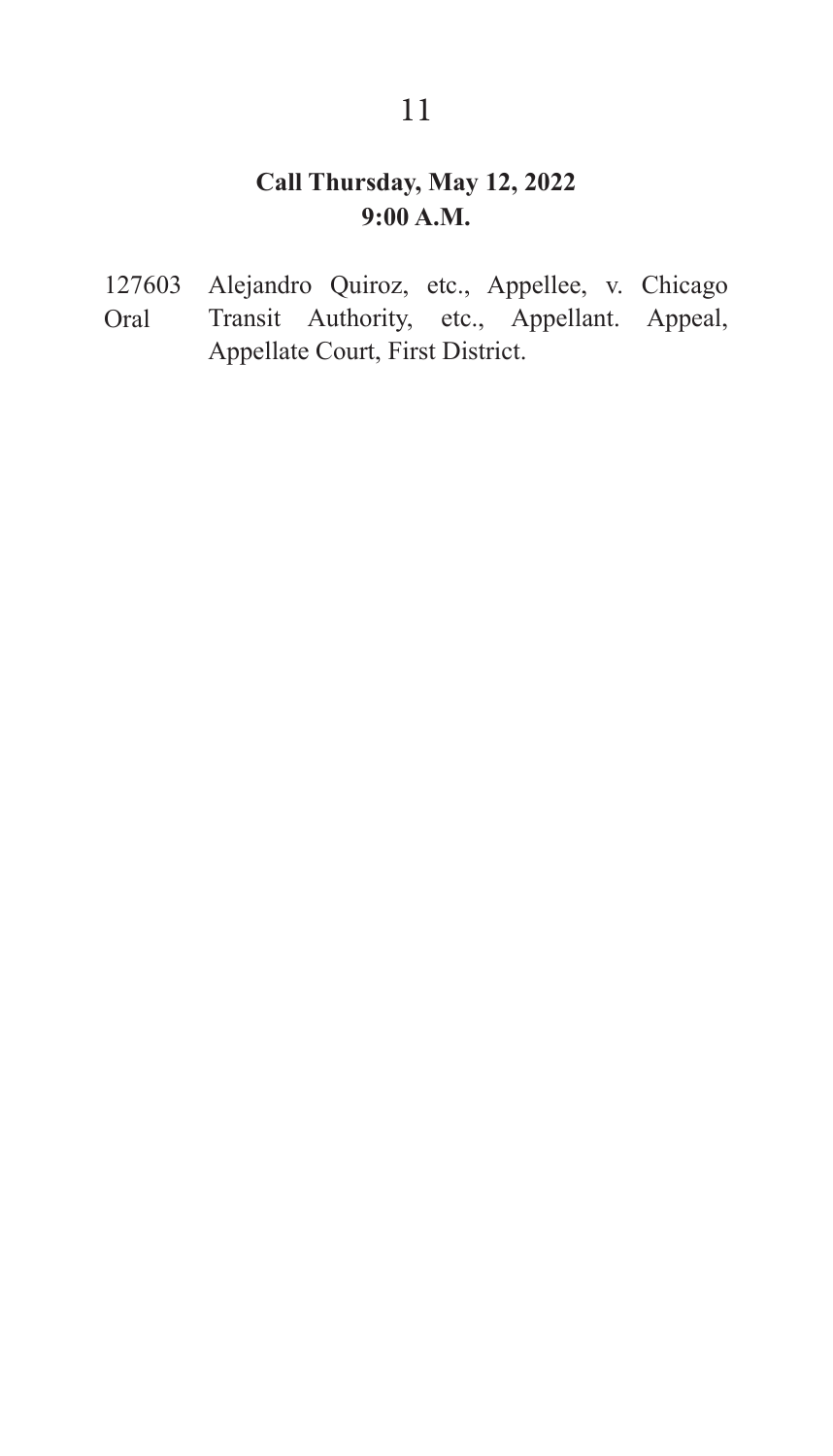# **Call Tuesday, May 17, 2022 9:00 A.M.**

- 127944 cons. Oral 127942 William "Wes" Johnson, appellee, v. Lucas Armstrong et al., etc. (Sarah Harden et al., etc., appellants). Appeal, Appellate Court, Fourth **District.**
- Oral 128004 Latrina Cothron, etc., plaintiff-appellee, v. White Castle System, Inc., defendant- appellant. Rule 20 **Certification**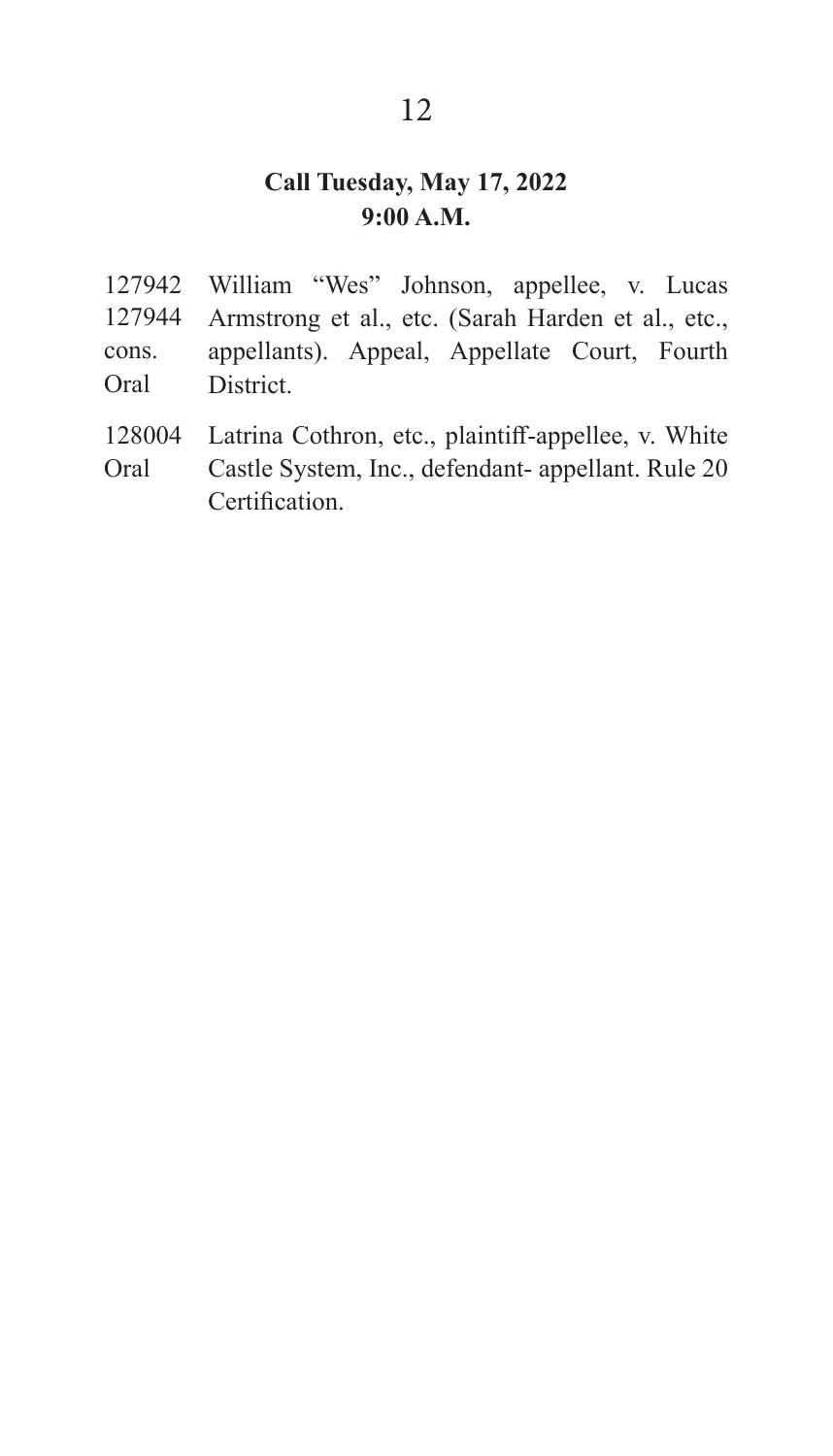## **LEAVE TO APPEAL DOCKET MAY TERM 2022**

- 125726 People State of Illinois, respondent, v. Lorenzo Guye, petitioner. Leave to appeal, Appellate Court, First District.
- 125775 People State of Illinois, respondent, v. Rolando Aguallo, petitioner. Leave to appeal, Appellate Court, First District.
- 125796 People State of Illinois, respondent, v. Gyasi Banner, petitioner. Leave to appeal, Appellate Court, First District.
- 125851 People State of Illinois, respondent, v. Flynard Miller, petitioner. Leave to appeal, Appellate Court, First District.
- 125964 People State of Illinois, respondent, v. Edward Willingham, petitioner. Leave to appeal, Appellate Court, First District.
- 126003 People State of Illinois, respondent, v. Billy J. Porras, petitioner. Leave to appeal, Appellate Court, Second District.
- 126132 People State of Illinois, respondent, v. Douglas White, petitioner. Leave to appeal, Appellate Court, Fifth District.
- 126193 People State of Illinois, petitioner, v. Jamal Suggs, respondent. Leave to appeal, Appellate Court, First District.
- 126244 People State of Illinois, respondent, v. George Rivera, petitioner. Leave to appeal, Appellate Court, First District.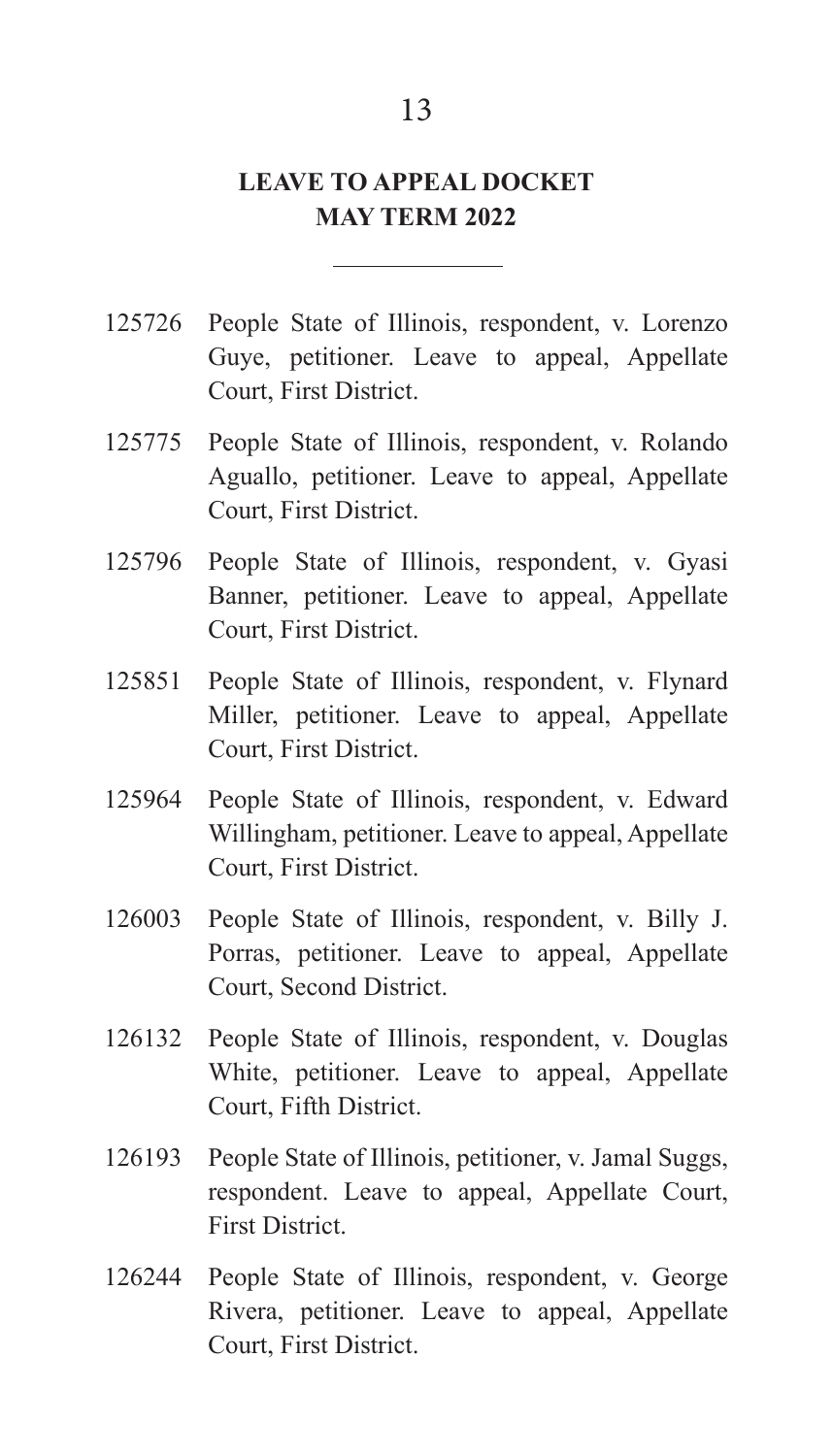- 126301 People State of Illinois, respondent, v. Earl Harris, petitioner. Leave to appeal, Appellate Court, First **District.**
- 126326 People State of Illinois, respondent, v. Jose Bahena, petitioner. Leave to appeal, Appellate Court, First District.
- 126359 People State of Illinois, respondent, v. Fred Humphrey, petitioner. Leave to appeal, Appellate Court, First District.
- 126405 People State of Illinois, petitioner, v. Ulysses Davis, respondent. Leave to appeal, Appellate Court, First District.
- 126410 People State of Illinois, respondent, v. Luther J. Sanders, petitioner. Leave to appeal, Appellate Court, Fourth District.
- 126498 People State of Illinois, petitioner, v. Larry Ford, respondent. Leave to appeal, Appellate Court, First District.
- 126501 People State of Illinois, respondent, v. Salvador Herrera, petitioner. Leave to appeal, Appellate Court, First District.
- 126526 People State of Illinois, respondent, v. Robert Meza, petitioner. Leave to appeal, Appellate Court, Second District.
- 126553 People State of Illinois, petitioner, v. Keith Bland, respondent. Leave to appeal, Appellate Court, Third District.
- 126582 People State of Illinois, petitioner, v. Orlandas Martin, respondent. Leave to appeal, Appellate Court, First District.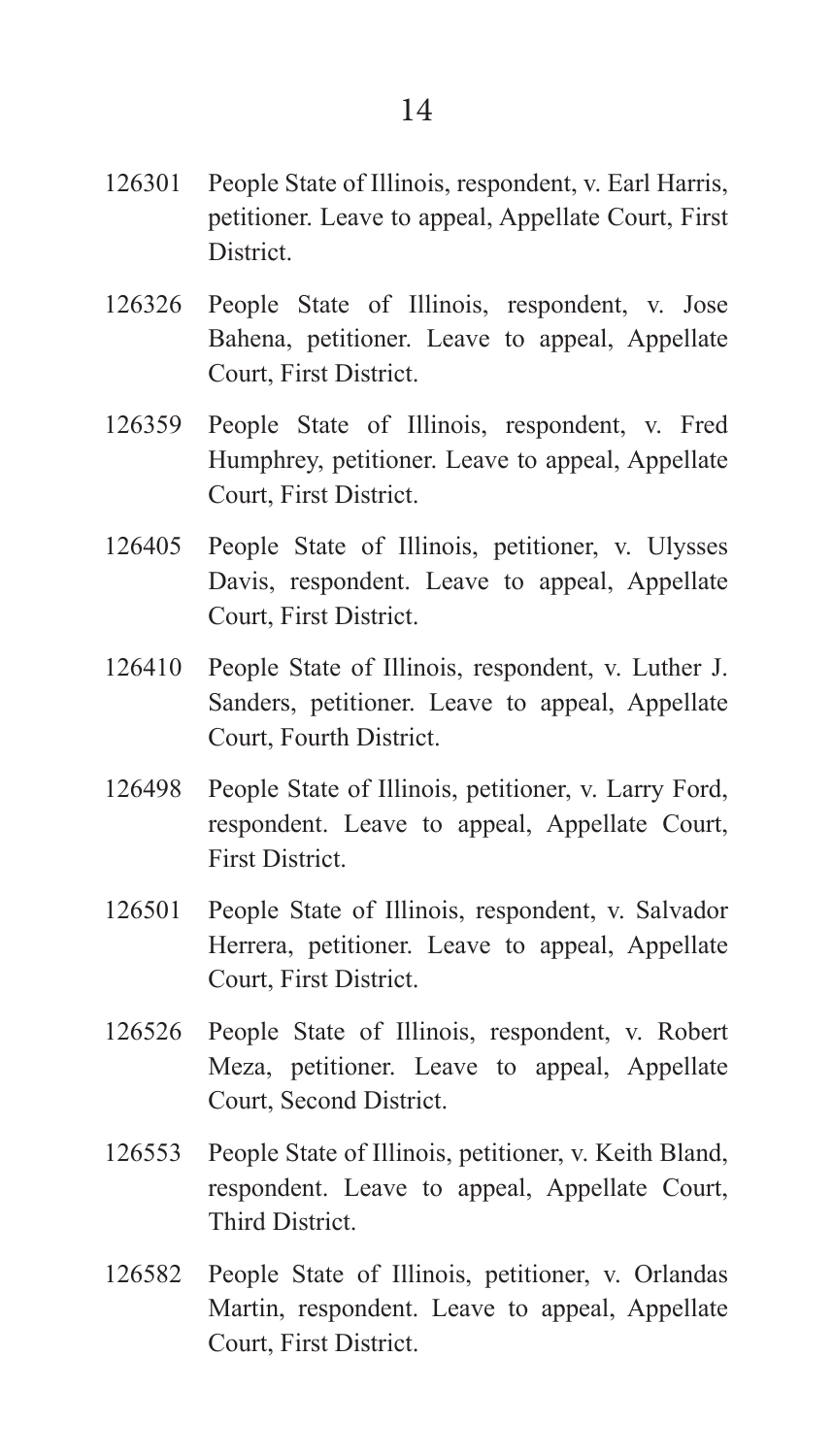- 126642 People State of Illinois, respondent, v. George Gomez, petitioner. Leave to appeal, Appellate Court, First District.
- 126732 People State of Illinois, respondent, v. Kelvin T. Hartfield, petitioner. Leave to appeal, Appellate Court, Fourth District.
- 126750 People State of Illinois, respondent, v. Darius Reed, petitioner. Leave to appeal, Appellate Court, Fourth District.
- 126754 People State of Illinois, respondent, v. Bernard Foster, petitioner. Leave to appeal, Appellate Court, First District.
- 126770 People State of Illinois, petitioner, v. De'Andre Williams, respondent. Leave to appeal, Appellate Court, First District.
- 126786 People State of Illinois, respondent, v. Keyvell L. Lewis, petitioner. Leave to appeal, Appellate Court, Fourth District.
- 126814 People State of Illinois, respondent, v. Joseph Eastling, petitioner. Leave to appeal, Appellate Court, First District.
- 126817 People State of Illinois, respondent, v. Derrick Parks, petitioner. Leave to appeal, Appellate Court, Fifth District.
- 126870 People State of Illinois, respondent, v. Bobby Cooks, petitioner. Leave to appeal, Appellate Court, First District.
- 126951 People State of Illinois, respondent, v. Damien Braboy, petitioner. Leave to appeal, Appellate Court, First District.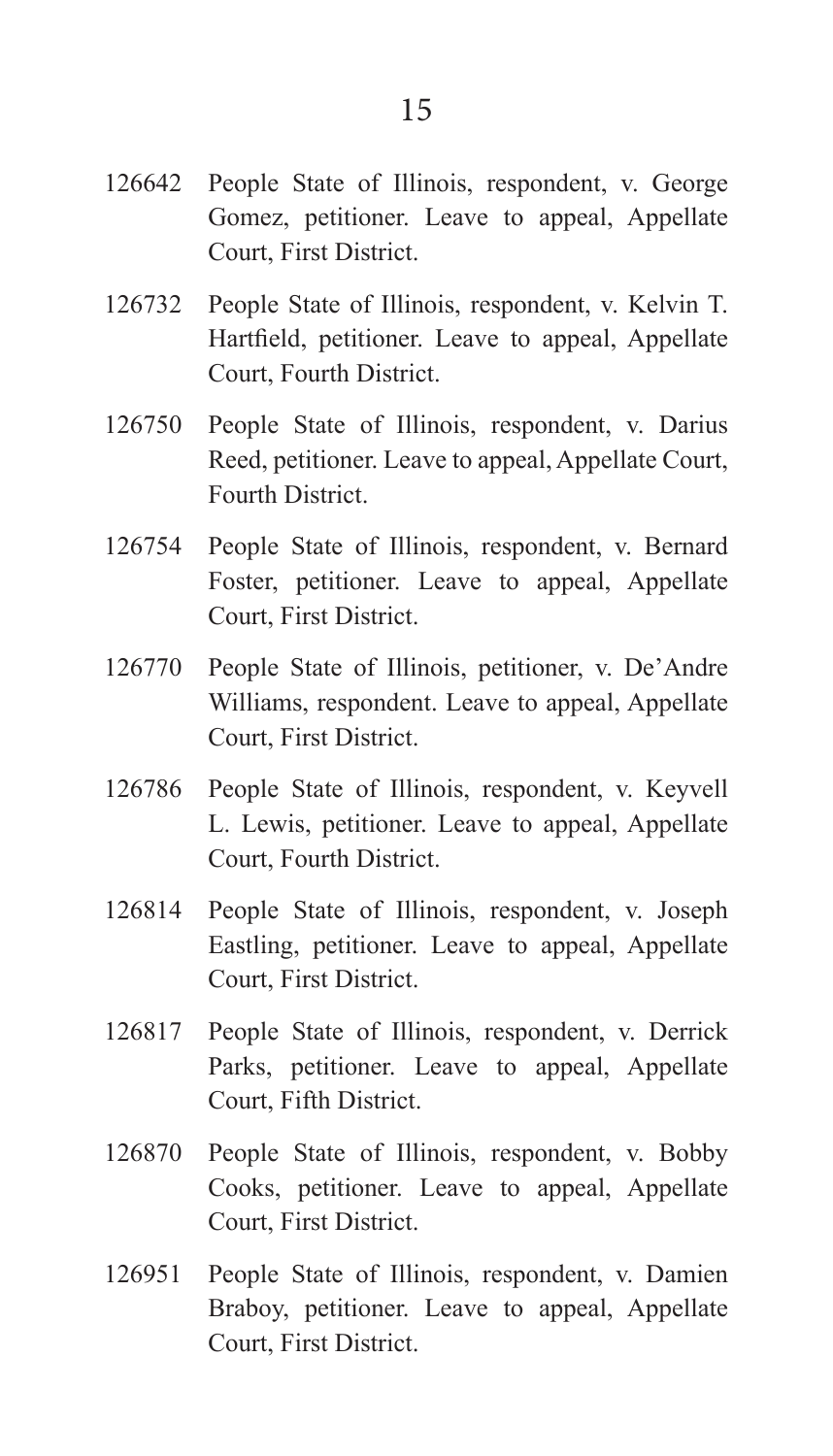- 127005 People State of Illinois, respondent, v. Richard Morris, petitioner. Leave to appeal, Appellate Court, First District.
- 127016 People State of Illinois, respondent, v. Brian Thompson, petitioner. Leave to appeal, Appellate Court, First District.
- 127099 People State of Illinois, respondent, v. Steven Crump, petitioner. Leave to appeal, Appellate Court, Fifth District.
- 127139 People State of Illinois, respondent, v. Richard A. Cortez, petitioner. Leave to appeal, Appellate Court, Fourth District.
- 127167 People State of Illinois, respondent, v. Christopher Marquez, petitioner. Leave to appeal, Appellate Court, Second District.
- 127171 People State of Illinois, respondent, v. Jermal O'Neal, petitioner. Leave to appeal, Appellate Court, Fourth District.
- 127178 People State of Illinois, respondent, v. Kenneth Thompson, petitioner. Leave to appeal, Appellate Court, First District.
- 127186 People State of Illinois, respondent, v. Jermaine Evans, petitioner. Leave to appeal, Appellate Court, First District.
- 127243 People State of Illinois, respondent, v. Elver Hernandez, petitioner. Leave to appeal, Appellate Court, Second District.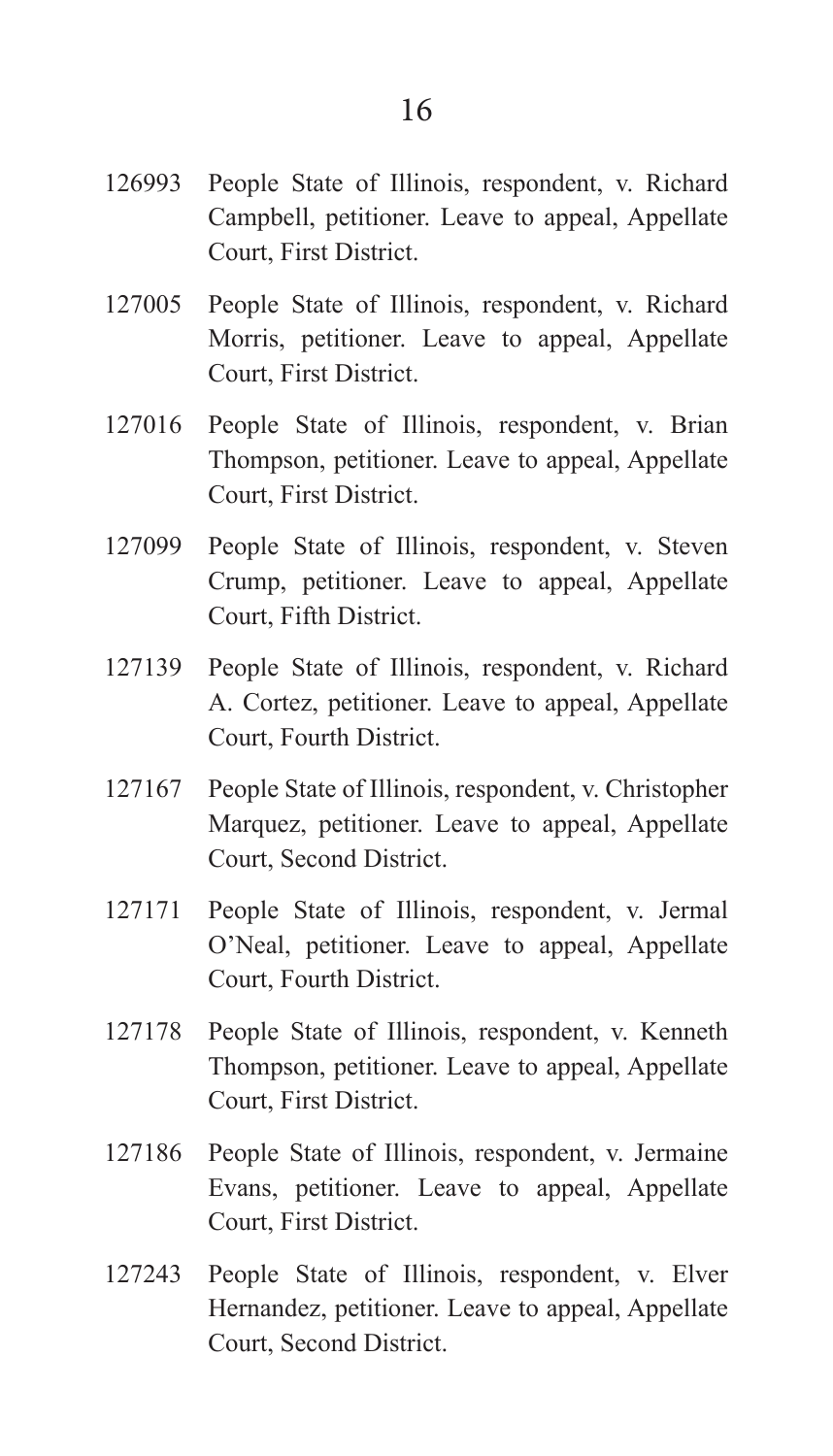- 127270 People State of Illinois, respondent, v. Jimmy Velasquez, petitioner. Leave to appeal, Appellate Court, First District.
- 127275 People State of Illinois, respondent, v. Bobby O. Williams, petitioner. Leave to appeal, Appellate Court, Fifth District.
- 127304 People State of Illinois, respondent, v. Torolan Williams, petitioner. Leave to appeal, Appellate Court, First District.
- 127324 People State of Illinois, respondent, v. Demonta Bolden, petitioner. Leave to appeal, Appellate Court, First District.
- 127338 People State of Illinois, respondent, v. Eugene Nelson, petitioner. Leave to appeal, Appellate Court, First District.
- 127350 People State of Illinois, respondent, v. Robert L. Cole, petitioner. Leave to appeal, Appellate Court, Fifth District.
- 127451 People State of Illinois, respondent, v. Eddie Fenton, petitioner. Leave to appeal, Appellate Court, First District.
- 127522 People State of Illinois, respondent, v. Israel Melendez, petitioner. Leave to appeal, Appellate Court, First District.
- 127591 People State of Illinois, petitioner, v. Jeffrey N. Ward, respondent. Leave to appeal, Appellate Court, Second District.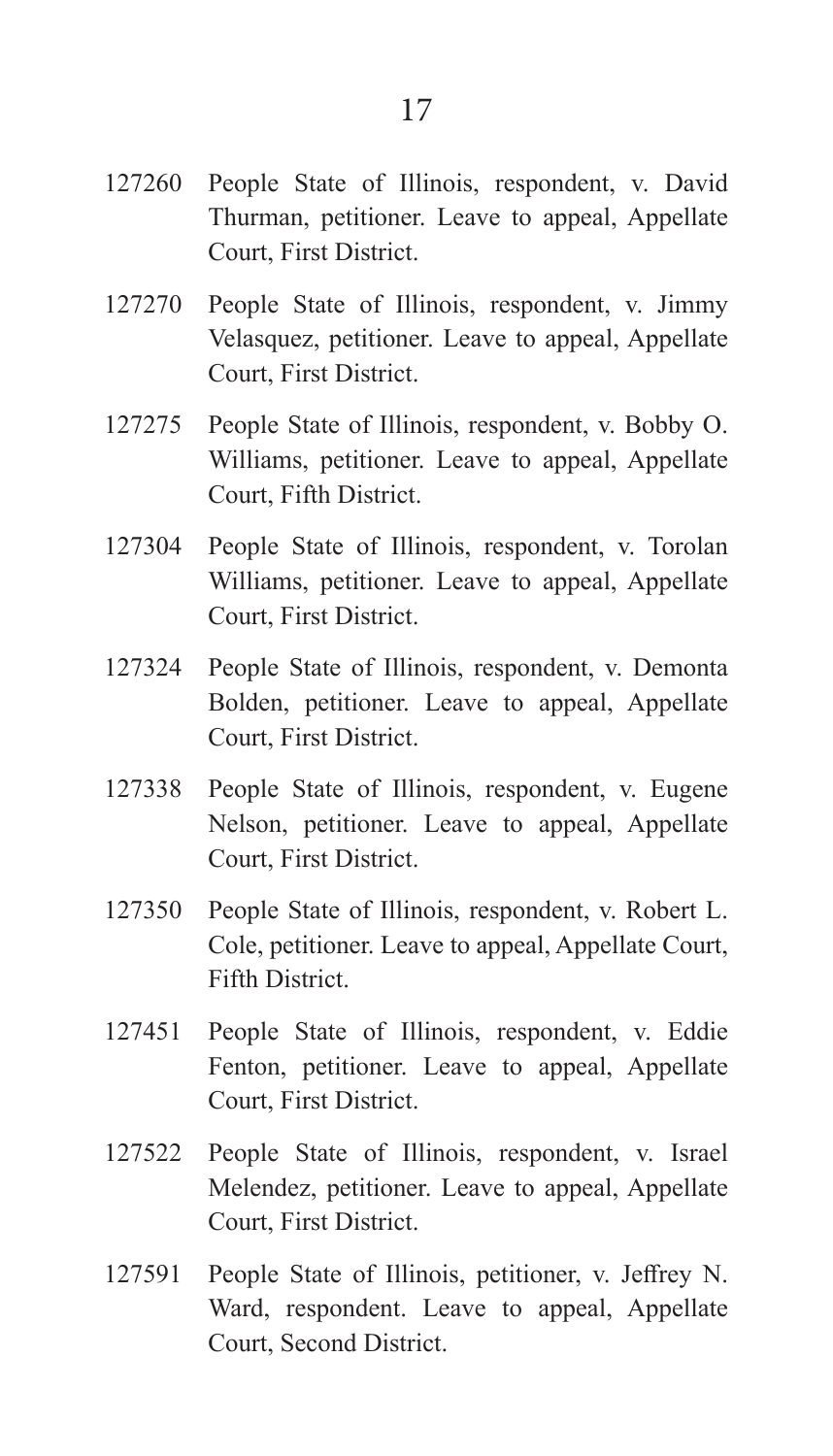- 127646 People State of Illinois, respondent, v. Joshua W. Kruger, petitioner. Leave to appeal, Appellate Court, Fourth District.
- 127650 Wilmington Trust, National Association, etc., respondent v. Priscilla L. Wright, etc., et al. (Christopher Stoller, petitioner). Leave to appeal, Appellate Court, First District.
- 127661 People State of Illinois, petitioner, v. Amin Smith, respondent. Leave to appeal, Appellate Court, First District.
- 127705 People State of Illinois, respondent, v. Bruce K. Lloyd, petitioner. Leave to appeal, Appellate Court, Fourth District.
- 127728 People State of Illinois, respondent, v. Dorian Pulliam, petitioner. Leave to appeal, Appellate Court, First District.
- 127733 People State of Illinois, respondent, v. Greg Castellano, petitioner. Leave to appeal, Appellate Court, First District.
- 127747 People State of Illinois, respondent, v. Krysta Donoho, petitioner. Leave to appeal, Appellate Court, Fifth District.
- 127761 People State of Illinois, respondent, v. Samantha P. Gordon, petitioner. Leave to appeal, Appellate Court, Third District.
- 127769 People State of Illinois, respondent, v. Daniel Brown, petitioner. Leave to appeal, Appellate Court, First District.
- 127778 People State of Illinois, respondent, v. Jovanie Long, petitioner. Leave to appeal, Appellate Court, First District.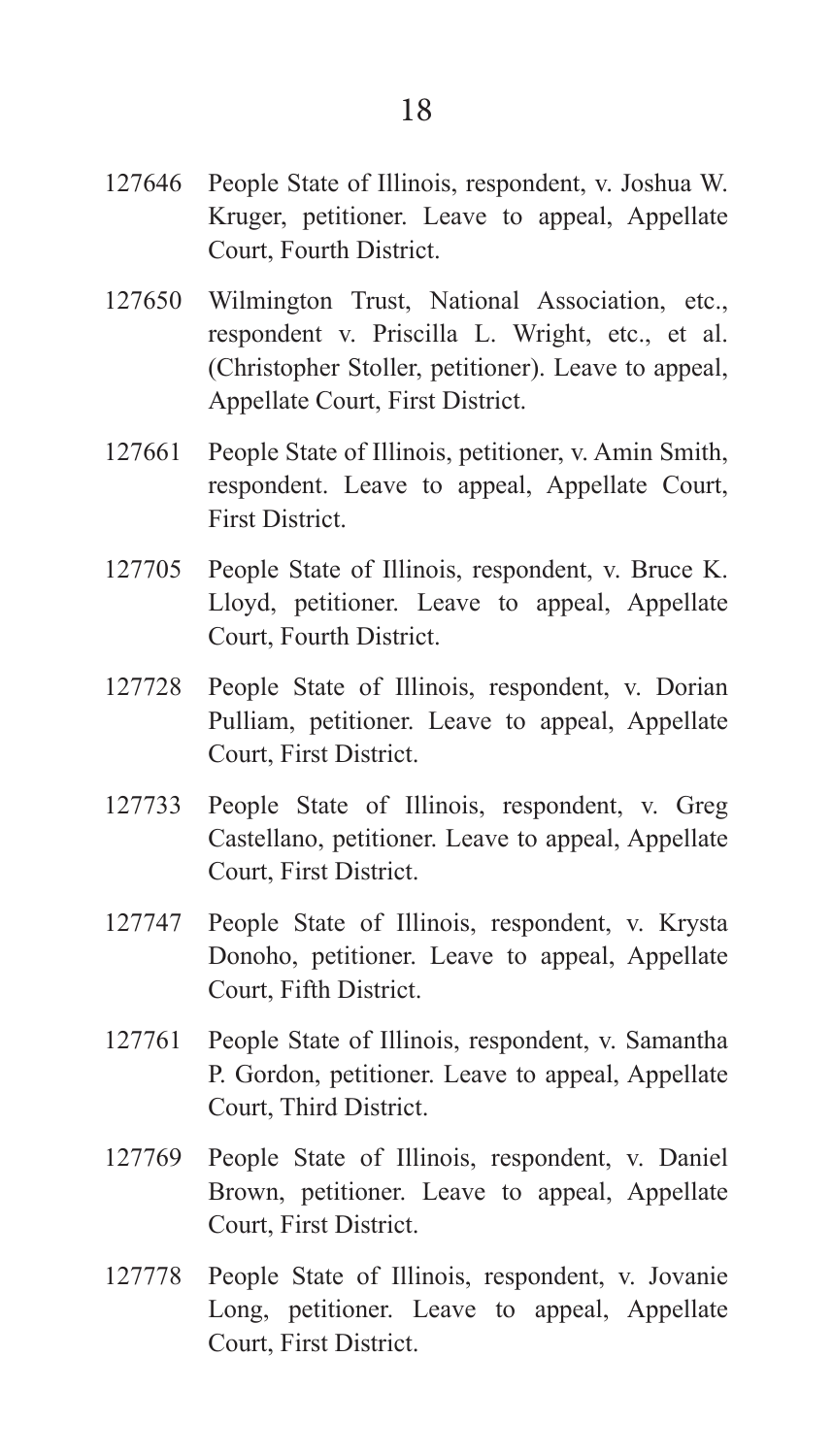- 127782 People State of Illinois, respondent, v. Ronald Battle, petitioner. Leave to appeal, Appellate Court, First District.
- 127787 People State of Illinois, petitioner, v. Kirk Horshaw, respondent. Leave to appeal, Appellate Court, First District.
- 127804 Richard Peal, petitioner, v. Illinois Human Rights Commission et al., respondents. Leave to appeal, Appellate Court, First District.
- 127808 People State of Illinois, respondent, v. Jose L. Cruz, petitioner. Leave to appeal, Appellate Court, Second District.
- 127815 People State of Illinois, petitioner, v. Demetrius Gray, respondent. Leave to appeal, Appellate Court, First District.
- 127816 People State of Illinois, petitioner, v. Raul Martinez, respondent. Leave to appeal, Appellate Court, First District.
- 127838 People State of Illinois, respondent, v. Angelo Clark, petitioner. Leave to appeal, Appellate Court, First District.
- 127841 People State of Illinois, respondent, v. Jesse Flores, petitioner. Leave to appeal, Appellate Court, First District.
- 127843 People State of Illinois, respondent, v. Steven D. Summers, petitioner. Leave to appeal, Appellate Court, Fourth District.
- 127858 People State of Illinois, respondent, v. Karl Haywood, petitioner. Leave to appeal, Appellate Court, First District.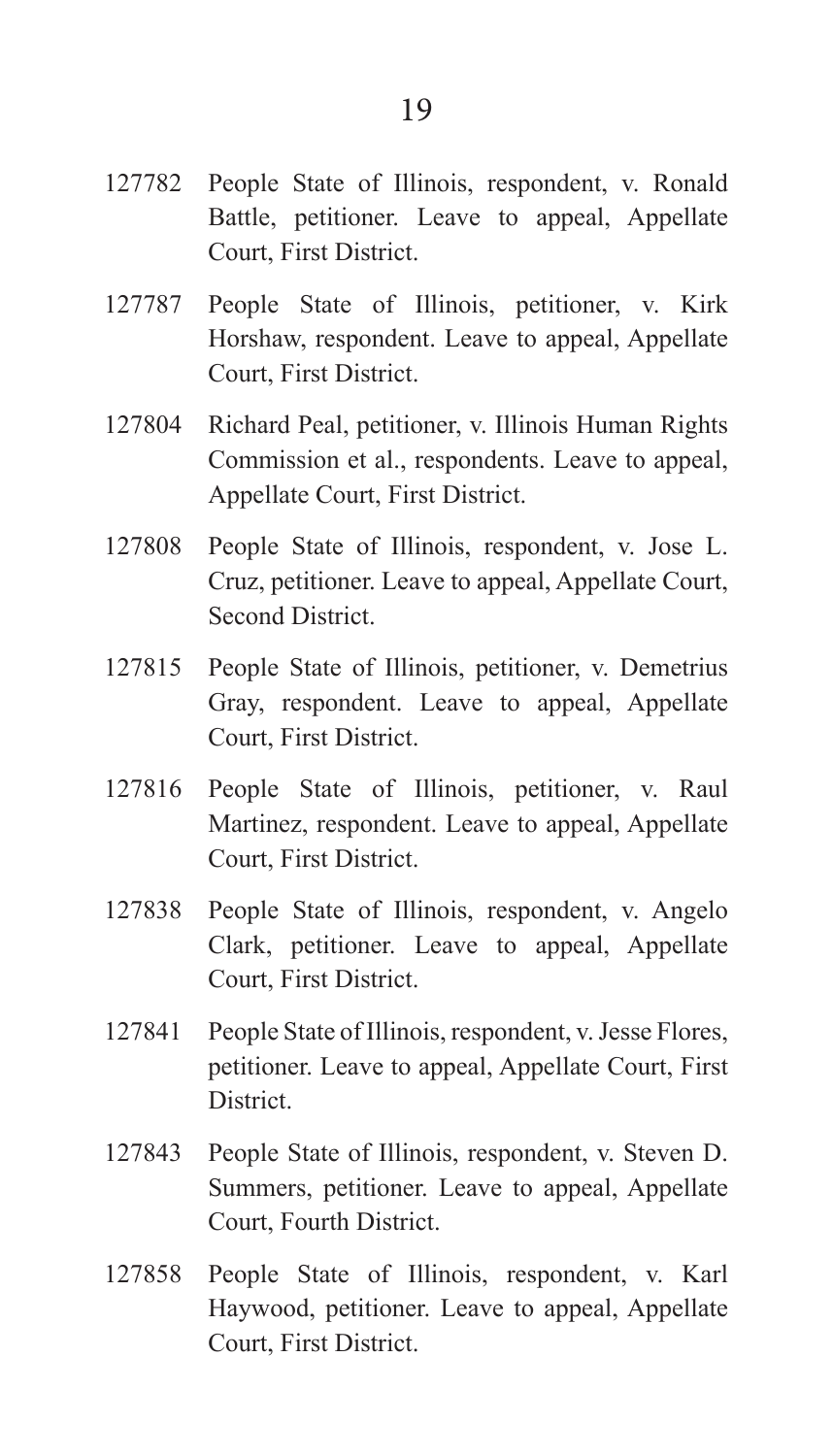- 127859 People State of Illinois, respondent, v. Laura Bowers, petitioner. Leave to appeal, Appellate Court, Fourth District.
- 127926 People State of Illinois, respondent, v. Victor Chatmon, petitioner. Leave to appeal, Appellate Court, First District.
- 127927 People State of Illinois, respondent, v. LaRoyce McFadden, petitioner. Leave to appeal, Appellate Court, Fifth District.
- 127974 People State of Illinois, respondent, v. Darius Duncan, petitioner. Leave to appeal, Appellate Court, First District.
- 127977 People State of Illinois, respondent, v. Stephanie Bonds, petitioner. Leave to appeal, Appellate Court, First District.
- 128006 People State of Illinois, respondent, v. Jamaal C. Haines, petitioner. Leave to appeal, Appellate Court, Fourth District.
- 128010 Dave Carter et al., etc., petitioners, v. Wesley Township, etc., respondent. Leave to appeal, Appellate Court, Third District.
- 128012 Monroe Sheckler et al., respondents, v. Auto-Owners Insurance Company, petitioner. Leave to appeal, Appellate Court, Third District.
- 128023 Regina Cassavoy, petitioner, v. Taylor N. Haayer et al. (Allison Yazel, respondent). Leave to appeal, Appellate Court, Second District.
- 128027 People State of Illinois, respondent, v. Dominique Hodrick, petitioner. Leave to appeal, Appellate Court, First District.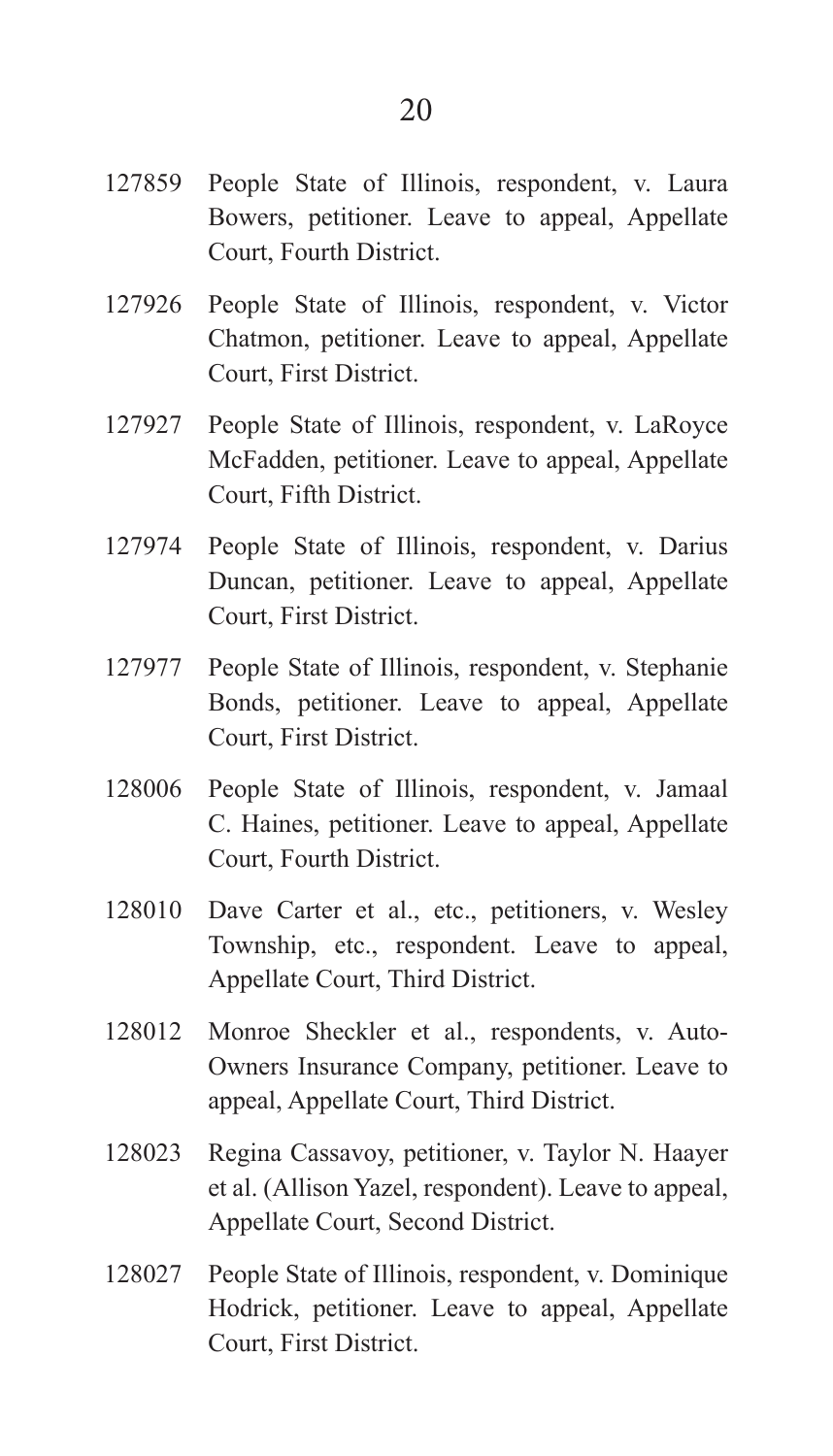- 128028 Elias Ricks, II, Indv., etc., respondent, v. Advocate Health & Hospitals Corporation, etc., petitioner. Leave to appeal, Appellate Court, First District.
- 128048 People State of Illinois, respondent, v. Kawika T. Irrelevant, petitioner. Leave to appeal, Appellate Court, Fourth District.
- 128061 Sweitzer Properties, LLC, petitioner, v. Christopher Davis et al., respondents. Leave to appeal, Appellate Court, First District.
- 128062 People State of Illinois, respondent, v. Lester Keith Howard, etc., petitioner. Leave to appeal, Appellate Court, Second District.
- 128071 People State of Illinois, respondent, v. Darrin C. Hardimon, petitioner. Leave to appeal, Appellate Court, Third District.
- 128073 People State of Illinois, respondent, v. Nicole M. Abusharif, petitioner. Leave to appeal, Appellate Court, Second District.
- 128078 LifeEnergy, LLC, petitioner, v. The Illinois Commerce Commission et al., respondents. Leave to appeal, Appellate Court, Second District.
- 128082 People State of Illinois, respondent, v. Tareq Ahmad Alhmdan, petitioner. Leave to appeal, Appellate Court, Second District.
- 128088 Brandon Watson, Indv., etc., respondent, v. Legacy Healthcare Financial Services, LLC, etc., et al., petitioners. Leave to appeal, Appellate Court, First **District**
- 128089 Alice Wood, petitioner, v. William Barry, etc., et al., respondents. Leave to appeal, Appellate Court, Second District.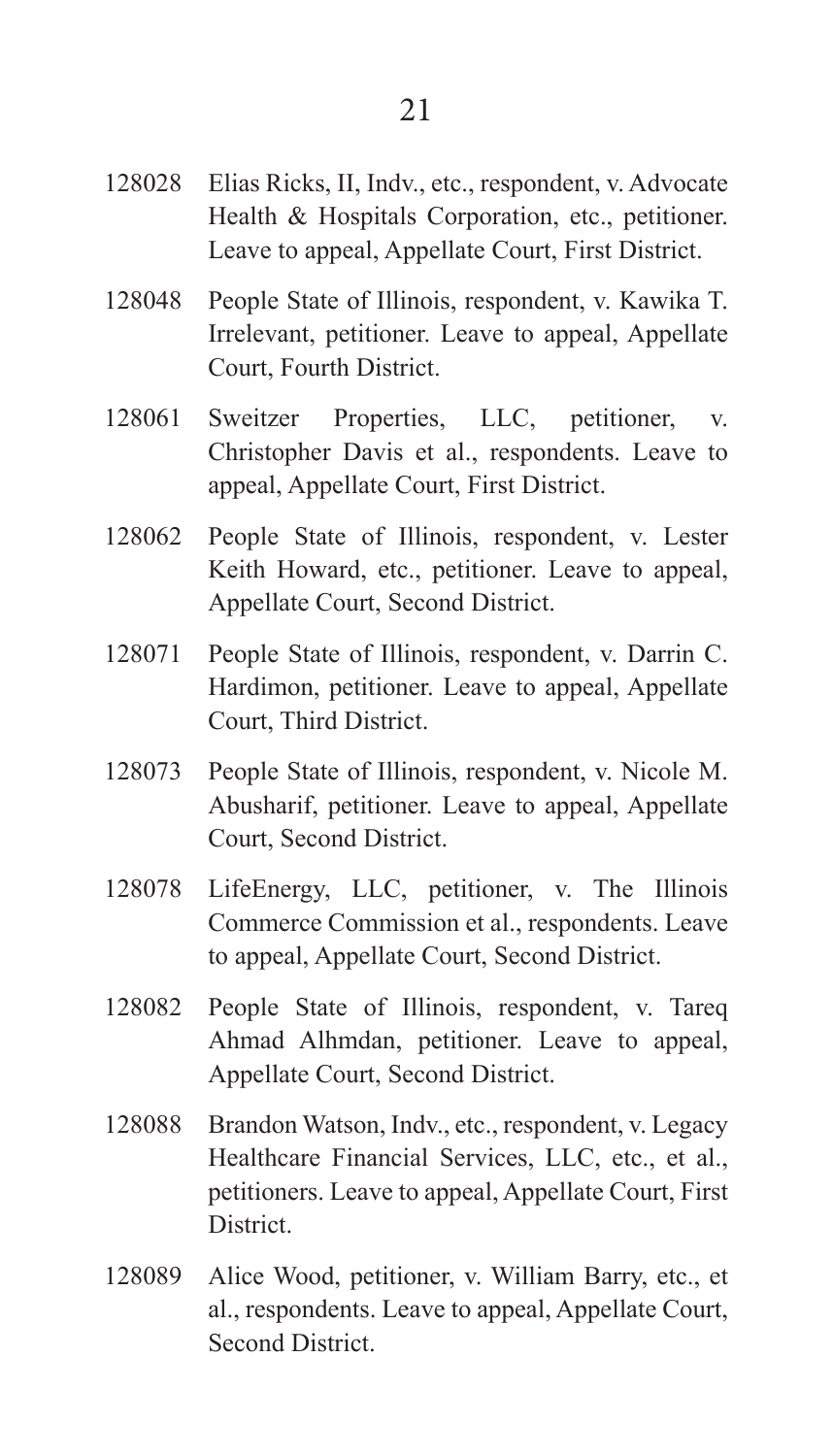- 128107 People State of Illinois, petitioner, v. Nathaniel Carswell, respondent. Leave to appeal, Appellate Court, First District.
- 128120 People State of Illinois, respondent, v. Rommell Winters, petitioner. Leave to appeal, Appellate Court, First District.
- 128122 People State of Illinois, respondent, v. Demarius Lacarl Williams, petitioner. Leave to appeal, Appellate Court, Third District.
- 128124 People State of Illinois, respondent, v. Andre White, petitioner. Leave to appeal, Appellate Court, Fifth District.
- 128131 People State of Illinois, petitioner, v. Jeremy L. Thomason, respondent. Leave to appeal, Appellate Court, Fourth District.
- 128142 People State of Illinois, respondent, v. Alberto Ruiz, petitioner. Leave to appeal, Appellate Court, First District.
- 128144 Shirley Pryor, Indv., etc., et al., petitioners, v. The Chicago Transit Authority, respondent. Leave to appeal, Appellate Court, First District.
- 128146 People State of Illinois, respondent, v. Demetriaus L. Blaylock, petitioner. Leave to appeal, Appellate Court, Second District.
- 128163 People State of Illinois, respondent, v. Ronald Nesbitt, petitioner. Leave to appeal, Appellate Court, First District.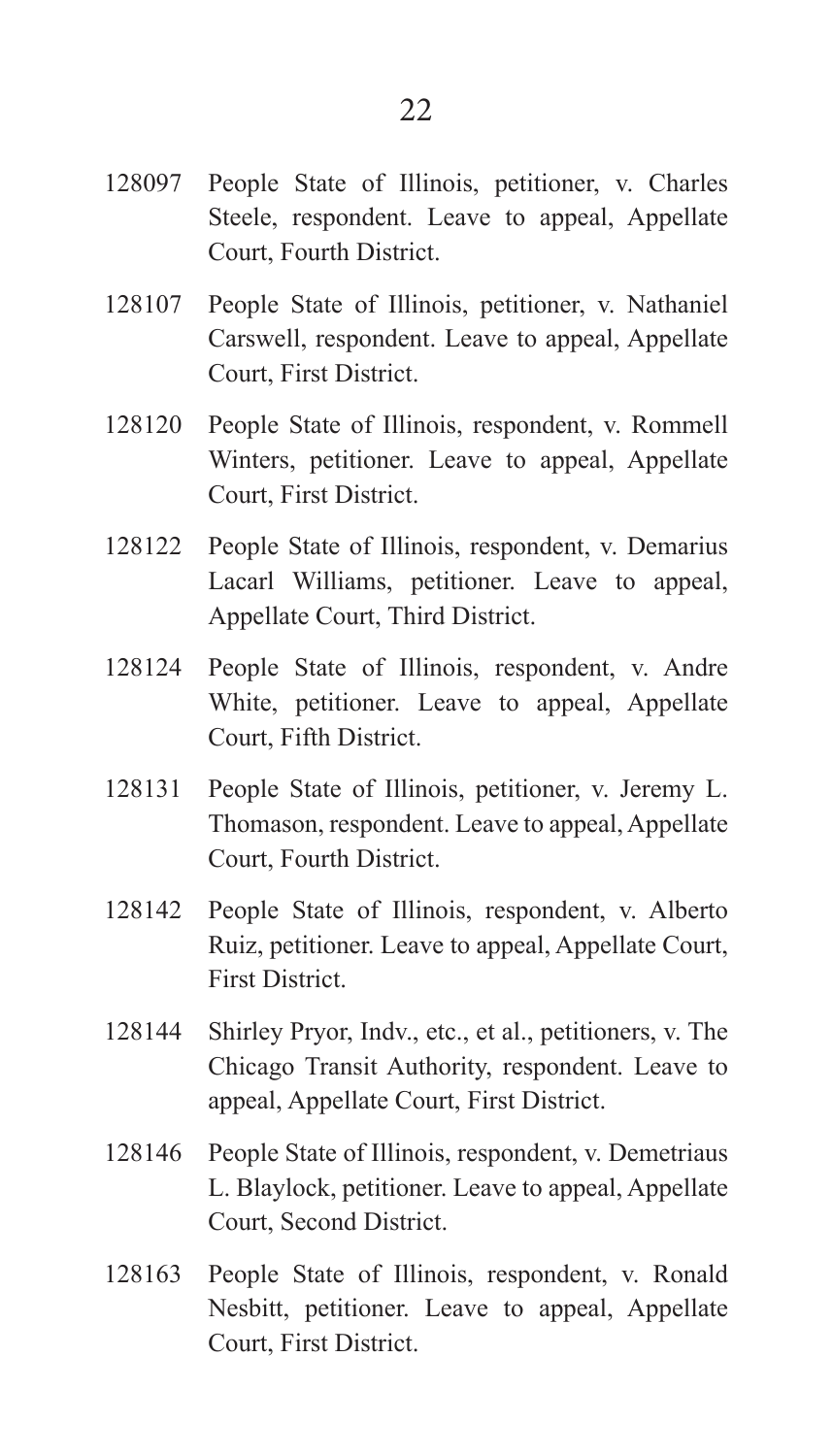- 128170 People State of Illinois, respondent, v. Oliver J. Hutt, petitioner. Leave to appeal, Appellate Court, Fourth District.
- 128171 Louise DeBerry, petitioner, v. Illinois Educational Labor Relations Board et al., etc., respondents. Leave to appeal, Appellate Court, First District.
- 128172 The County of Peoria, Illinois, et al., respondents, v. Joseph E. Couture, petitioner. Leave to appeal, Appellate Court, Third District.
- 128173 People State of Illinois, respondent, v. Tyreese Crawford, petitioner. Leave to appeal, Appellate Court, First District.
- 128175 People State of Illinois, respondent, v. Darnell Chaffin, petitioner. Leave to appeal, Appellate Court, First District.
- 128178 People State of Illinois, respondent, v. Andrew S. Hui, petitioner. Leave to appeal, Appellate Court, Second District.
- 128179 Eric Litwin, petitioner, v. The County of LaSalle et al. (The Village of Utica et al., respondents). Leave to appeal, Appellate Court, Third District.
- 128181 Andreano Law, P.C., etc., et al., respondents, v. Castle Law, LLC, etc., petitioner. Leave to appeal, Appellate Court, Third District.
- 128182 Deerpath Consolidated Neighborhood Association, respondent, v. The Lake County Board of Review et al., etc., petitioners. Leave to appeal, Appellate Court, Second District.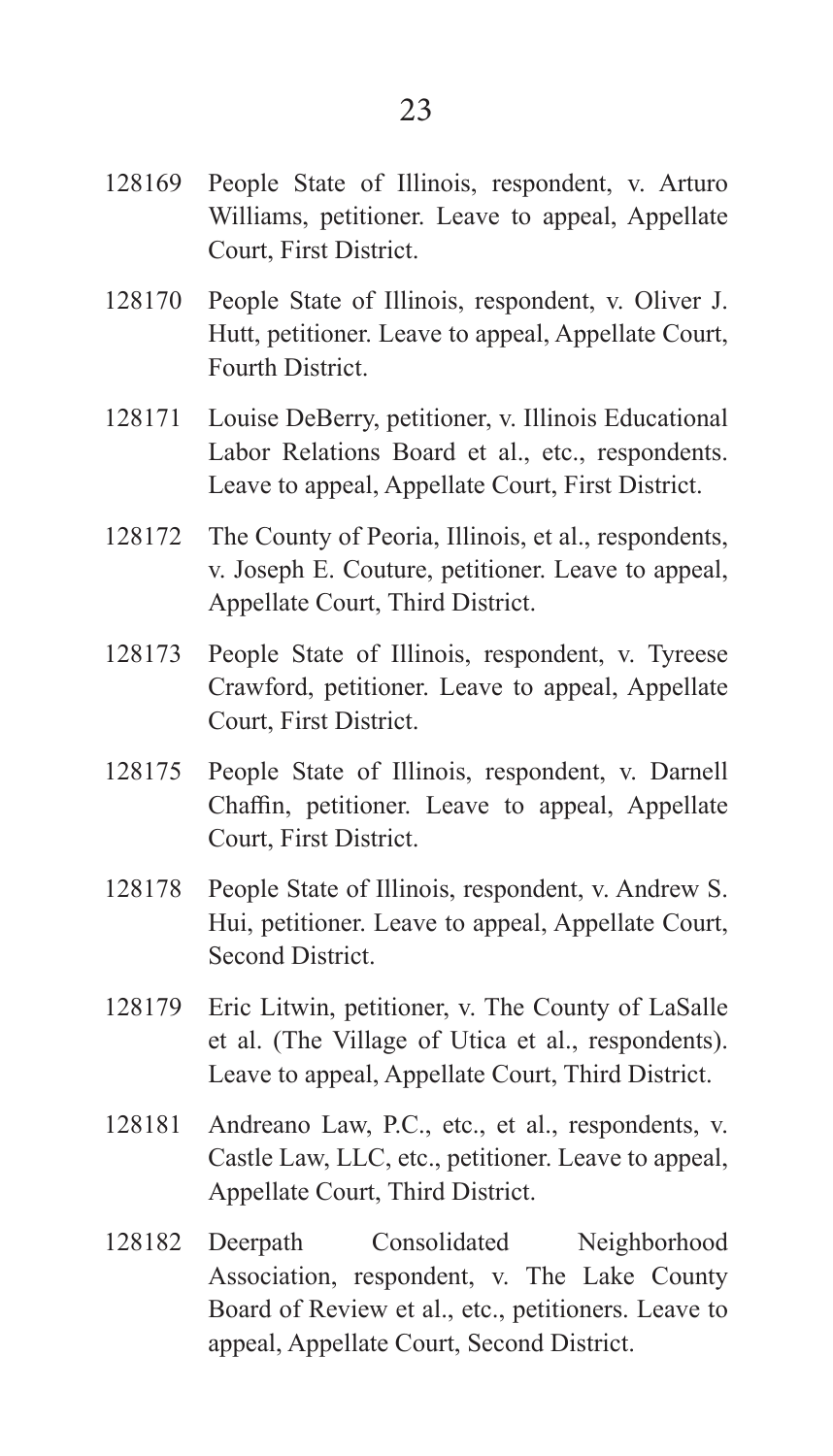- 128183 Randy Hindman, respondent, v. Maqbool Ahmad, petitioner. Leave to appeal, Appellate Court, Fifth **District.**
- 128184 In re Detention of Gregory Morris (People State of Illinois, respondent, v. Gregory Morris, petitioner). Leave to appeal, Appellate Court, Fourth District.
- 128185 Neil Taylor, petitioner, v. The Evangelical Covenant Church, respondent. Leave to appeal, Appellate Court, First District.
- 128186 People State of Illinois, respondent, v. Andre Hilliard, petitioner. Leave to appeal, Appellate Court, First District.
- 128188 Diamond Barnes, petitioner, v. Thomas Gibbons, etc., respondent. Leave to appeal, Appellate Court, Fifth District.
- 128189 People State of Illinois, respondent, v. Kenneth Oliver, petitioner. Leave to appeal, Appellate Court, First District.
- 128192 People State of Illinois, respondent, v. Elbert Gaston, petitioner. Leave to appeal, Appellate Court, First District.
- 128193 Marshall E. Wiggins, petitioner, v. Joe Ruppert et al., respondents. Leave to appeal, Appellate Court, Fifth District.
- 128194 People State of Illinois, respondent, v. Casey Todd Wiley, petitioner. Leave to appeal, Appellate Court, Fourth District.
- 128195 People State of Illinois, respondent, v. Thomas C. Messina, petitioner. Leave to appeal, Appellate Court, Fourth District.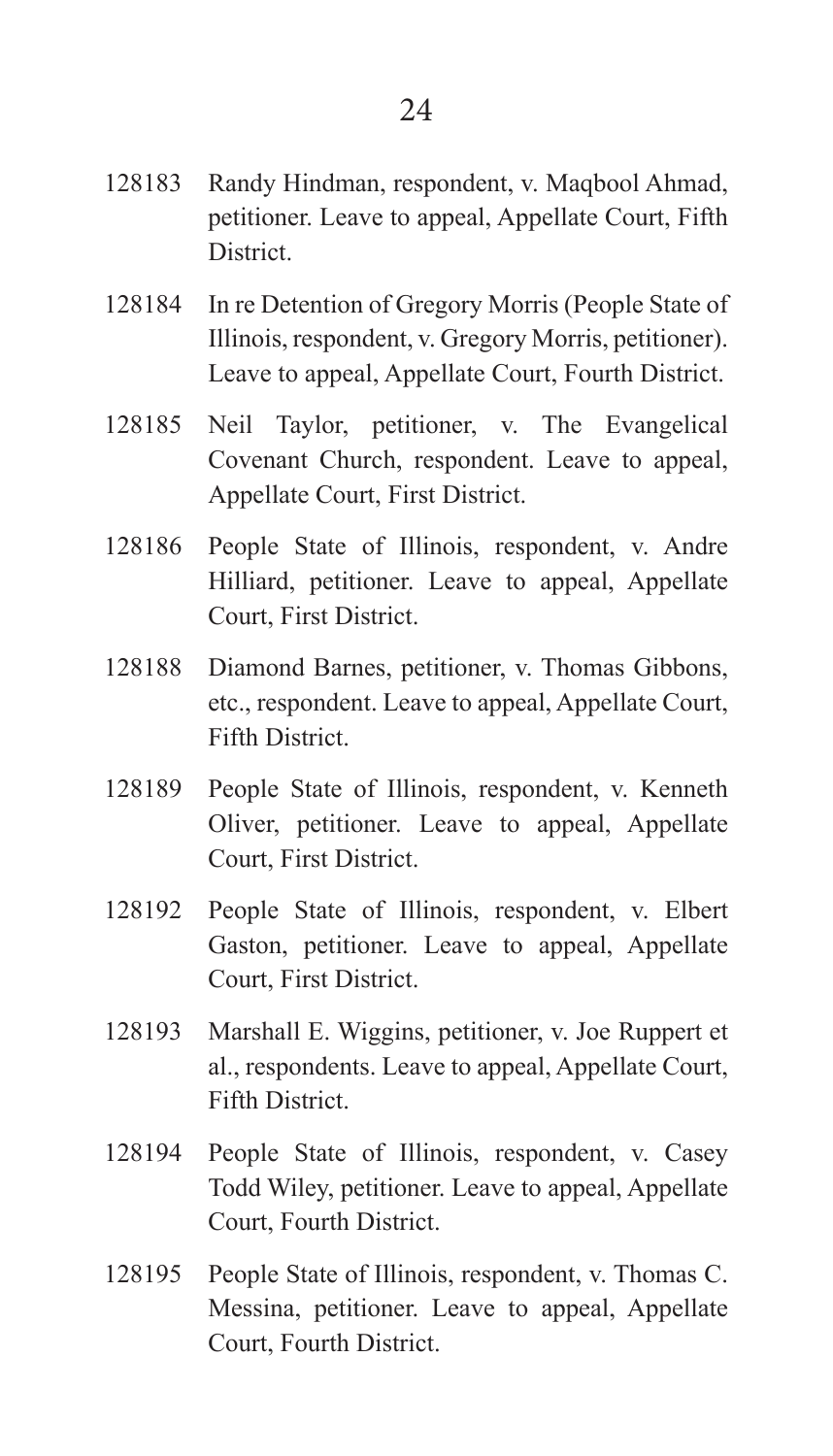- 128196 People State of Illinois, respondent, v. Volney McGhee, petitioner. Leave to appeal, Appellate Court, First District.
- 128197 People State of Illinois, respondent, v. Ronald W. Thiele, petitioner. Leave to appeal, Appellate Court, Fourth District.
- 128198 People State of Illinois, respondent, v. Ryan T. Harmon, petitioner. Leave to appeal, Appellate Court, Second District.
- 128199 Mwenda Murithi, petitioner, v. Salvador Godinez, etc., et al., respondents. Leave to appeal, Appellate Court, Fifth District.
- 128200 People State of Illinois, respondent, v. Ralph Layton, petitioner. Leave to appeal, Appellate Court, First District.
- 128201 People State of Illinois, respondent, v. Hector Rueben Sanchez, petitioner. Leave to appeal, Appellate Court, Second District.
- 128202 People State of Illinois, respondent, v. Glenn Torres, petitioner. Leave to appeal, Appellate Court, Fourth District.
- 128203 People State of Illinois, respondent, v. Xavier Johnson, petitioner. Leave to appeal, Appellate Court, First District.
- 128204 People State of Illinois, respondent, v. Willie Millsap, petitioner. Leave to appeal, Appellate Court, Fourth District.
- 128206 People State of Illinois, respondent, v. Stanley Chairs, petitioner. Leave to appeal, Appellate Court, Fifth District.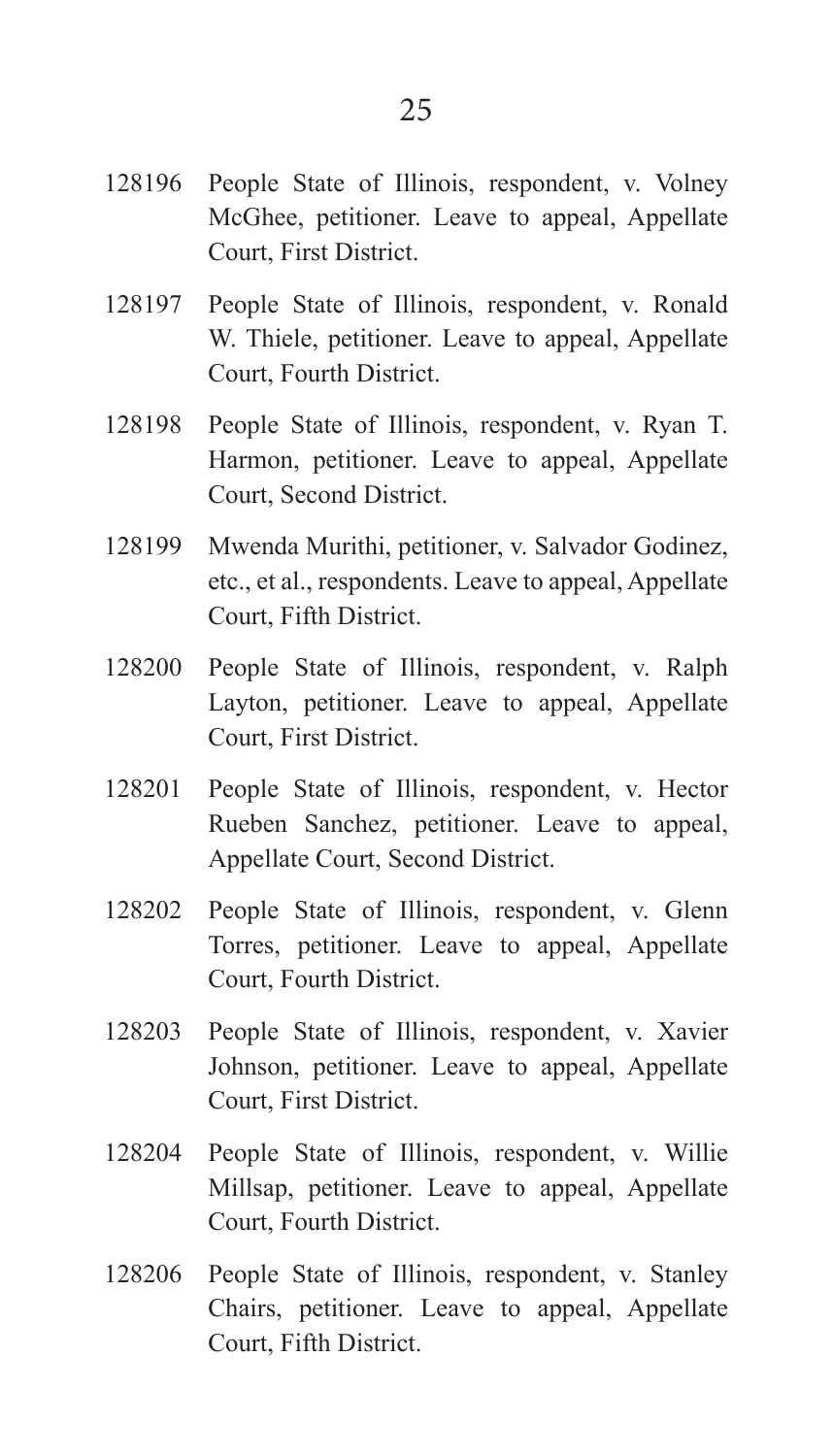- 128207 People State of Illinois, respondent, v. Vernon Lauderdale, petitioner. Leave to appeal, Appellate Court, First District.
- 128208 People State of Illinois, respondent, v. Aaron Barnes, petitioner. Leave to appeal, Appellate Court, First District.
- 128209 People State of Illinois, respondent, v. Gerald Jones, petitioner. Leave to appeal, Appellate Court, Fourth District.
- 128210 People State of Illinois, respondent, v. Roger Shaw, petitioner. Leave to appeal, Appellate Court, Third District.
- 128211 People State of Illinois, respondent, v. Robert A. Castellanos, petitioner. Leave to appeal, Appellate Court, Second District.
- 128213 People State of Illinois, respondent, v. Victor Velez, petitioner. Leave to appeal, Appellate Court, First District.
- 128214 People State of Illinois, petitioner, v. Lorin Volberding, respondent. Leave to appeal, Appellate Court, Second District.
- 128215 People State of Illinois, respondent, v. Christopher A. Hollingsworth, petitioner. Leave to appeal, Appellate Court, Fourth District.
- 128219 People State of Illinois, respondent, v. Ronald L. Phillips Jr., petitioner. Leave to appeal, Appellate Court, Fifth District.
- 128220 People State of Illinois, respondent, v. Alfonso L. Thomas, petitioner. Leave to appeal, Appellate Court, Second District.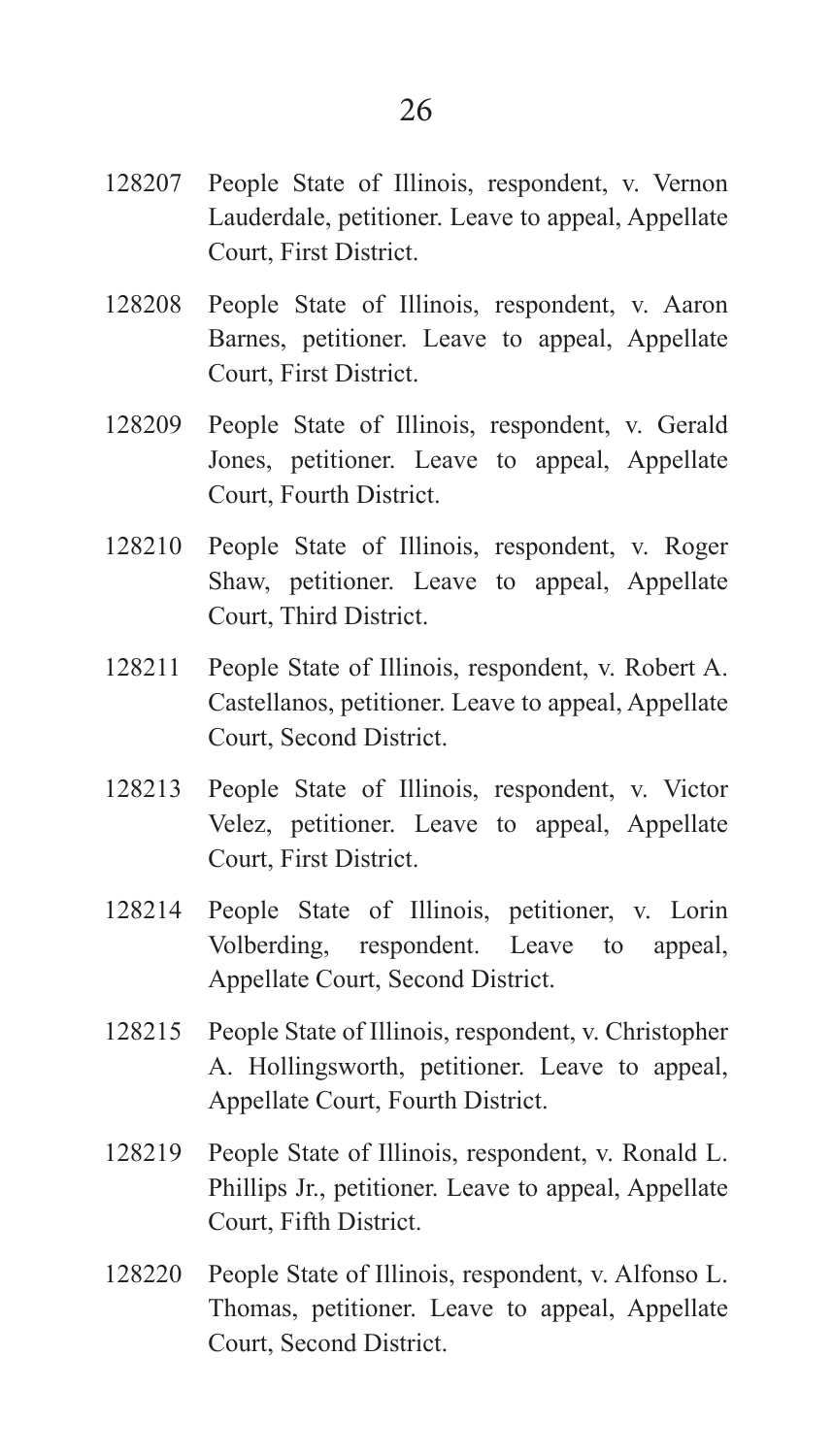- 128221 People State of Illinois, respondent, v. Altai Thornton, petitioner. Leave to appeal, Appellate Court, First District.
- 128223 2424 Chicago Condominium Association, respondent, v. Revite Corporation, petitioner. Leave to appeal, Appellate Court, First District.
- 128225 David White, petitioner, v. Funeral Financial Systems, Ltd., etc., et al. (Richard N. Abrams et al., etc., respondents). Leave to appeal, Appellate Court, First District.
- 128226 People State of Illinois, respondent, v. Jerome Harris, petitioner. Leave to appeal, Appellate Court, Fourth District.
- 128227 People State of Illinois, respondent, v. Terrance Brooks, petitioner. Leave to appeal, Appellate Court, First District.
- 128228 Lori Grant, petitioner, v. Brenda Johnson, respondent. Leave to appeal, Appellate Court, Fifth District.
- 128229 People State of Illinois, respondent, v. Octavius J. Jackson, petitioner. Leave to appeal, Appellate Court, Fourth District.
- 128230 People State of Illinois, respondent, v. John R. Pitts, Jr., petitioner. Leave to appeal, Appellate Court, Third District.
- 128231 People State of Illinois, respondent, v. Micah Jefferson, petitioner. Leave to appeal, Appellate Court, First District.
- 128232 People State of Illinois, respondent, v. Juan M. Cuellar, petitioner. Leave to appeal, Appellate Court, Second District.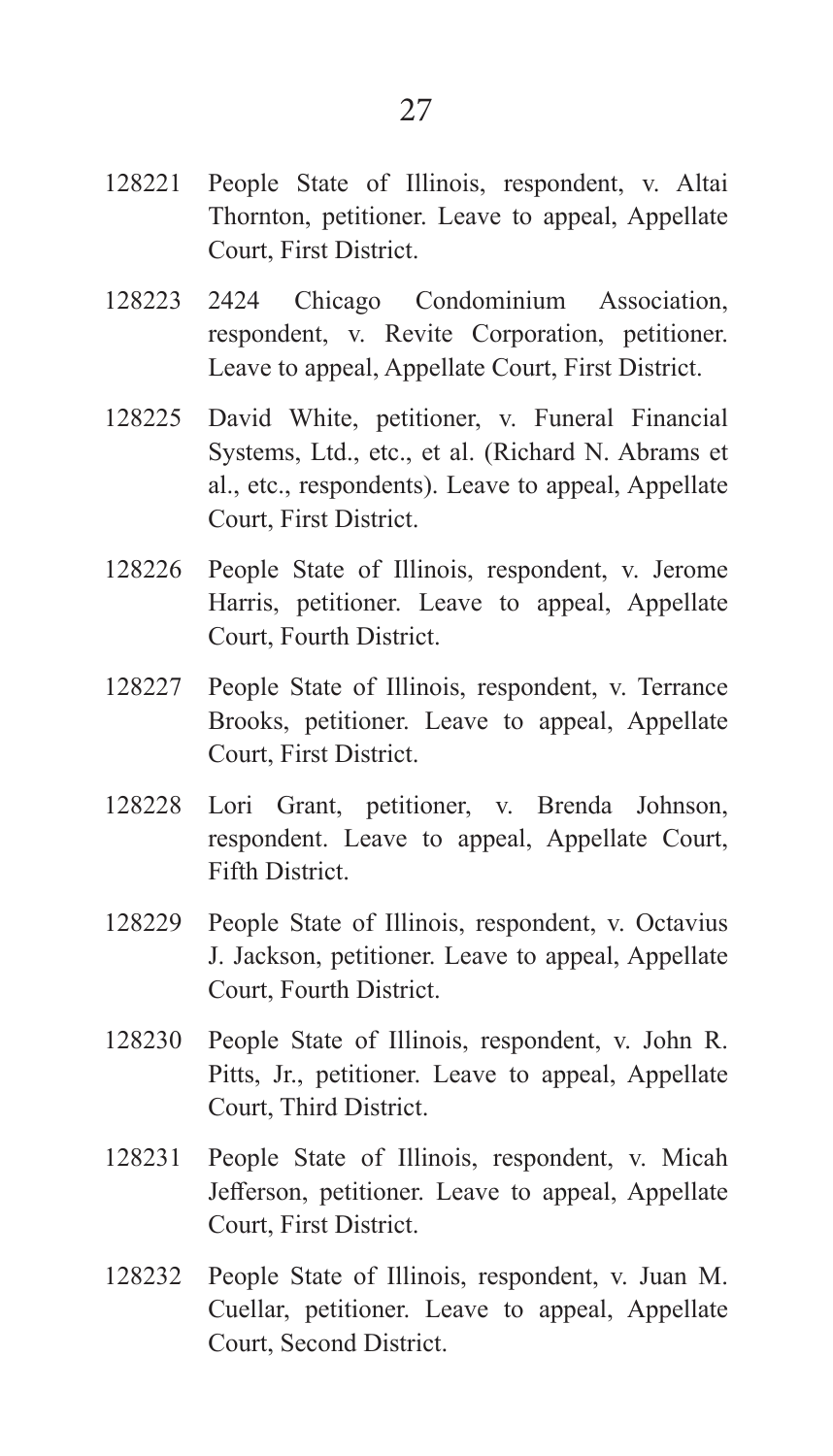- 128233 People State of Illinois, respondent, v. Calvin Wilson, petitioner. Leave to appeal, Appellate Court, First District.
- 128234 People State of Illinois, respondent, v. James F. Haubrich, petitioner. Leave to appeal, Appellate Court, Second District.
- 128236 People State of Illinois, respondent, v. Carl Homme, petitioner. Leave to appeal, Appellate Court, Fourth District.
- 128237 People State of Illinois, respondent, v. Anthony L. Mabon, petitioner. Leave to appeal, Appellate Court, Fourth District.
- 128238 People State of Illinois, respondent, v. Eazs A. Harper, petitioner. Leave to appeal, Appellate Court, Fifth District.
- 128239 People State of Illinois, respondent, v. Dontrell L. Thompson, petitioner. Leave to appeal, Appellate Court, Fourth District.
- 128240 People State of Illinois, respondent, v. Devontae D. Williams, petitioner. Leave to appeal, Appellate Court, Third District.
- 128241 People State of Illinois, respondent, v. Brochers Isom, petitioner. Leave to appeal, Appellate Court, First District.
- 128243 In re Commitment of Jonathan C. West (People State of Illinois, respondent, v. Jonathan C. West, petitioner). Leave to appeal, Appellate Court, Third District.
- 128246 People State of Illinois, respondent, v. Trevor Robinson, petitioner. Leave to appeal, Appellate Court, First District.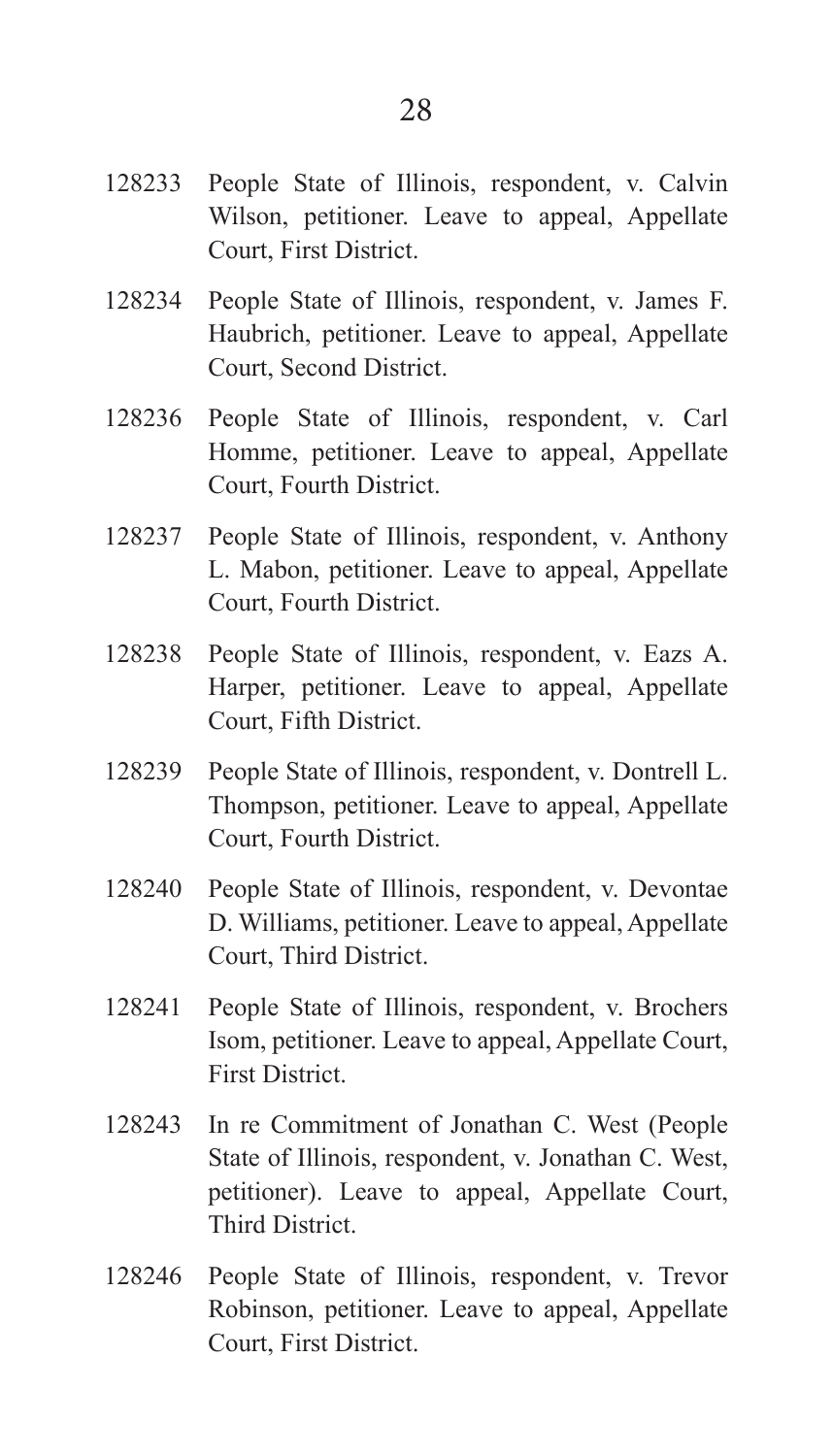- 128247 Stephen Schreiner et al., petitioners, v. The County of Logan, etc., et al., respondents. Leave to appeal, Appellate Court, Fourth District.
- 128248 People State of Illinois, respondent, v. Markeas Brown, petitioner. Leave to appeal, Appellate Court, First District.
- 128249 People State of Illinois, respondent, v. Stephen Sapp, petitioner. Leave to appeal, Appellate Court, First District.
- 128250 People State of Illinois, respondent, v. Charles Ellis, petitioner. Leave to appeal, Appellate Court, Fourth District.
- 128251 Peter Gakuba, petitioner, v. Illinois Prisoner Review Board, respondent. Leave to appeal, Appellate Court, First District.
- 128252 MB Financial Bank, N.A., etc., et al., respondents, v. Tim Brophy, etc., et al., petitioners. Leave to appeal, Appellate Court, Third District.
- 128254 Chad Hardy, petitioner, v. Jonathan Fatheree, etc., respondent. Leave to appeal, Appellate Court, Fifth District.
- 128255 People State of Illinois, respondent, v. Lamar Whatley, petitioner. Leave to appeal, Appellate Court, First District.
- 128256 Peter Gakuba, petitioner, v. Illinois Prisoner Review Board, respondent. Leave to appeal, Appellate Court, Fourth District.
- 128257 People State of Illinois, respondent, v. Hezekiah Hamilton, petitioner. Leave to appeal, Appellate Court, Second District.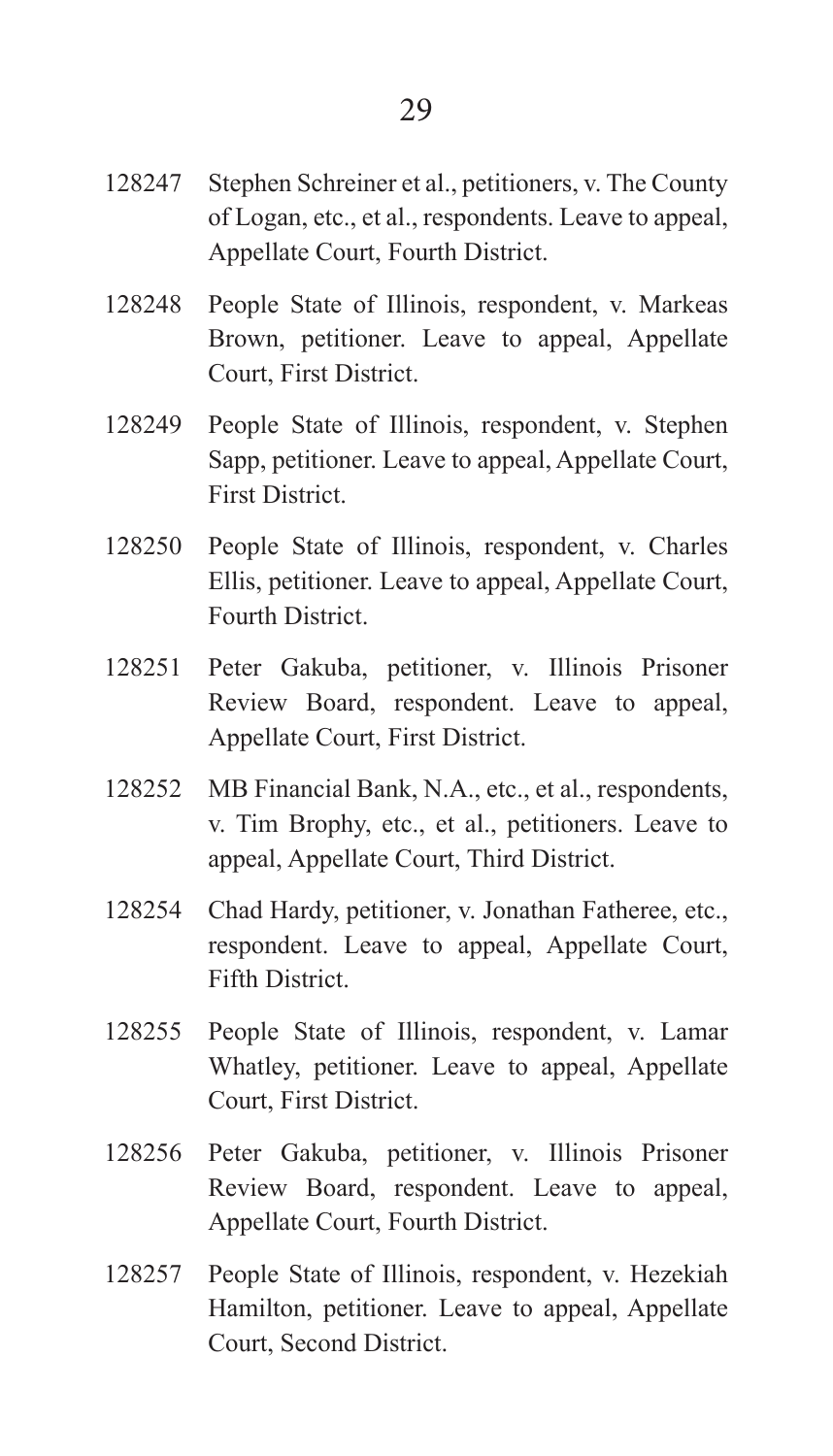- 128258 People State of Illinois, respondent, v. Corey Baugh, petitioner. Leave to appeal, Appellate Court, First District.
- 128259 People State of Illinois, respondent, v. Oliver Spann, petitioner. Leave to appeal, Appellate Court, First District.
- 128261 People State of Illinois, respondent, v. Tyrellis D. Wright, petitioner. Leave to appeal, Appellate Court, Second District.
- 128263 Theodore Karavos, Indv., etc., respondent, v. Northwest Community Hospital, etc., et al. (Intuitive Surgical Inc., etc., petitioner). Leave to appeal, Appellate Court, First District.
- 128264 Theodore Karavos, Indv., etc., respondent, v. Northwest Community Hospital, etc., et al., petitioners. Leave to appeal, Appellate Court, First District.
- 128265 Frank Kainrath et al., respondents, v. Jay Grider, Indv., etc., et al., petitioners. Leave to appeal, Appellate Court, First District.
- 128266 People State of Illinois, respondent, v. Demetrius Hemphill, petitioner. Leave to appeal, Appellate Court, First District.
- 128267 People State of Illinois, respondent, v. David Kraybill, petitioner. Leave to appeal, Appellate Court, First District.
- 128269 People State of Illinois, respondent, v. Reginald Lane, petitioner. Leave to appeal, Appellate Court, First District.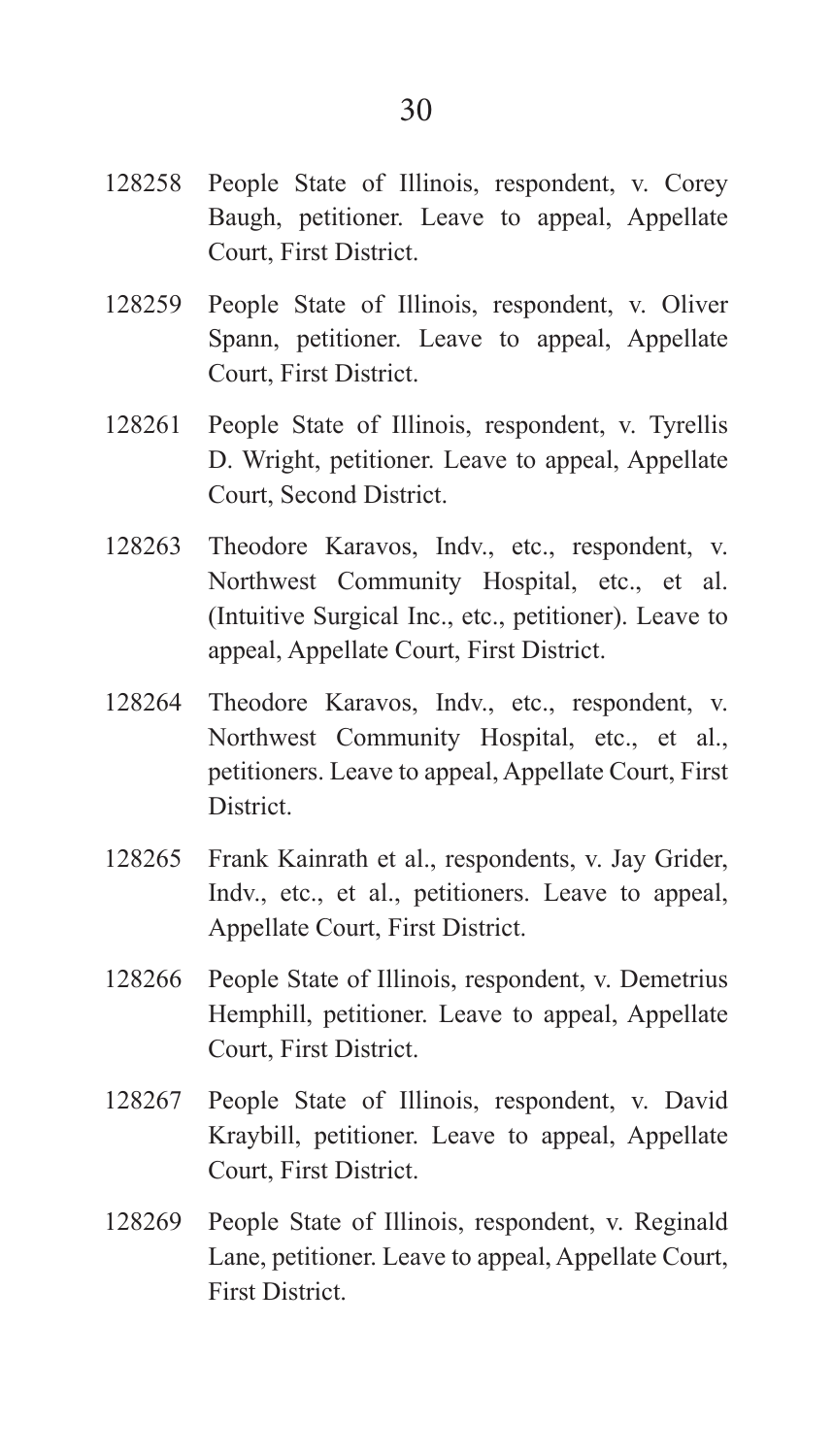- 128270 People State of Illinois, respondent, v. Melvin Harvey, petitioner. Leave to appeal, Appellate Court, First District.
- 128271 People State of Illinois, respondent, v. Nirin A. Walls, petitioner. Leave to appeal, Appellate Court, Fourth District.
- 128273 People State of Illinois, respondent, v. Maurice Hardaway, petitioner. Leave to appeal, Appellate Court, First District.
- 128276 People State of Illinois, respondent, v. Demetrius Jackson, petitioner. Leave to appeal, Appellate Court, First District.
- 128277 People State of Illinois, respondent, v. Christopher Wells, petitioner. Leave to appeal, Appellate Court, Fifth District.
- 128279 People State of Illinois, respondent, v. Willie James Cherry, petitioner. Leave to appeal, Appellate Court, Fourth District.
- 128281 People State of Illinois, respondent, v. Charles Soto, petitioner. Leave to appeal, Appellate Court, First District.
- 128282 Frank Kainrath et al., petitioners, v. Jay Grider, Indv., etc., et al., respondents. Leave to appeal, Appellate Court, First District.
- 128285 Judith K. Zimmer, etc., respondent, v. UDI #9, LLC, etc., et al., petitioners. Leave to appeal, Appellate Court, Fourth District.
- 128288 People State of Illinois, respondent, v. Robert J. Rogers, petitioner. Leave to appeal, Appellate Court, Third District.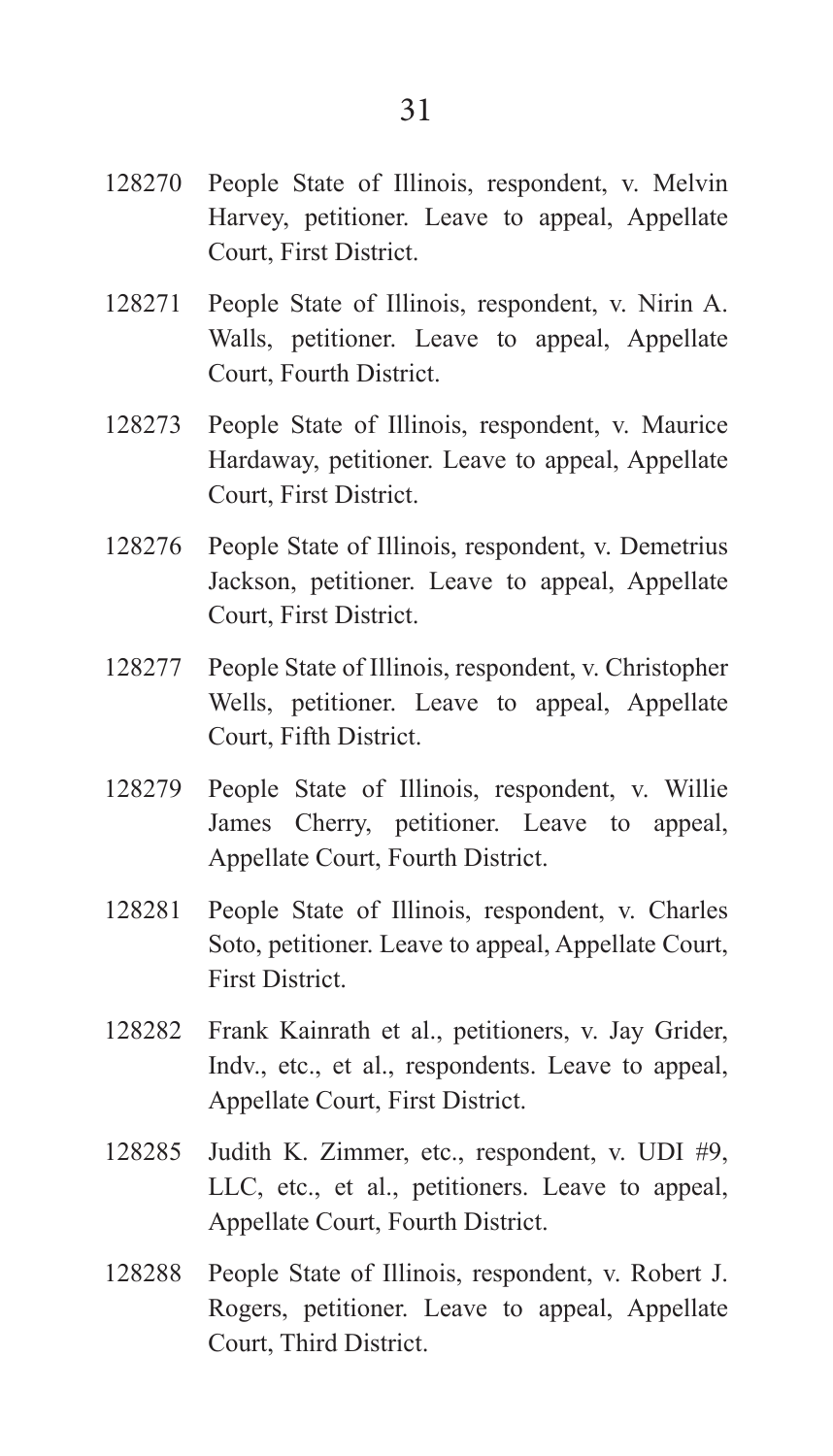- 128290 People State of Illinois, respondent, v. Alejandro Gonzalez, petitioner. Leave to appeal, Appellate Court, Second District.
- 128292 People State of Illinois, respondent, v. Davis Arna, petitioner. Leave to appeal, Appellate Court, First District.
- 128293 Gerald Glazer et al., etc., petitioners, v. The Private Residences at Ontario Place Condominium Association, etc., et al., respondents. Leave to appeal, Appellate Court, First District.
- 128294 People State of Illinois, respondent, v. Adolfo E. Palomera, petitioner. Leave to appeal, Appellate Court, Second District.
- 128296 People State of Illinois, respondent, v. Thomas Mose Harris, petitioner. Leave to appeal, Appellate Court, Third District.
- 128297 People State of Illinois, respondent, v. Matthew Carby, petitioner. Leave to appeal, Appellate Court, Fourth District.
- 128298 People State of Illinois, respondent, v. Malcolm Wiggins, petitioner. Leave to appeal, Appellate Court, First District.
- 128299 People State of Illinois, respondent, v. Tyson Yount, petitioner. Leave to appeal, Appellate Court, Fifth District.
- 128300 Matt Chapman, respondent, v. The Chicago Department of Finance, petitioner. Leave to appeal, Appellate Court, First District.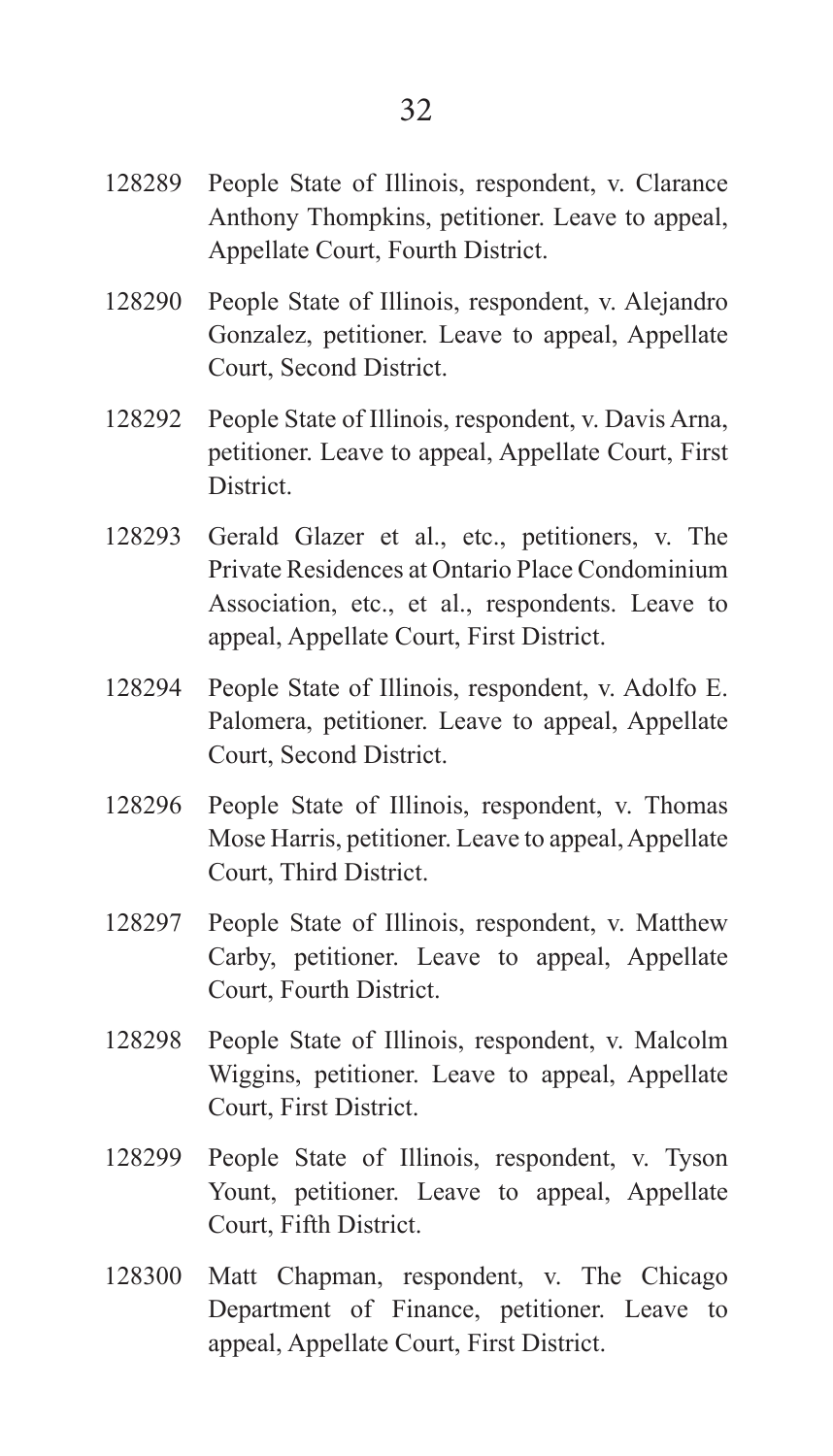- 128302 People State of Illinois, respondent, v. Charles M. Hill, petitioner. Leave to appeal, Appellate Court, Second District.
- 128303 In re Marriage of Phyllis Jean Lampi, petitioner, and Henry Lampi, respondent. Leave to appeal, Appellate Court, Fourth District.
- 128306 People State of Illinois, respondent, v. Fantasia Michelle Watson, petitioner. Leave to appeal, Appellate Court, Third District.
- 128307 Ed Fiala, petitioner, v. Patrick M. Griffin et al., respondents. Leave to appeal, Appellate Court, Second District.
- 128310 Jason Garrett, petitioner, v. James Ackerman, respondent. Leave to appeal, Appellate Court, Fourth District.
- 128311 People State of Illinois, respondent, v. Timothy D. Robertson, petitioner. Leave to appeal, Appellate Court, Second District.
- 128312 People State of Illinois, respondent, v. Derrick L. Sterrett, petitioner. Leave to appeal, Appellate Court, Third District.
- 128313 Ed Fiala, respondent, v. Patrick M. Griffin et al., petitioners. Leave to appeal, Appellate Court, Second District.
- 128314 PF Evergreen Park, LLC, etc., et al., respondents, v. CFLS Evergreen, LLC, etc., petitioner. Leave to appeal, Appellate Court, First District.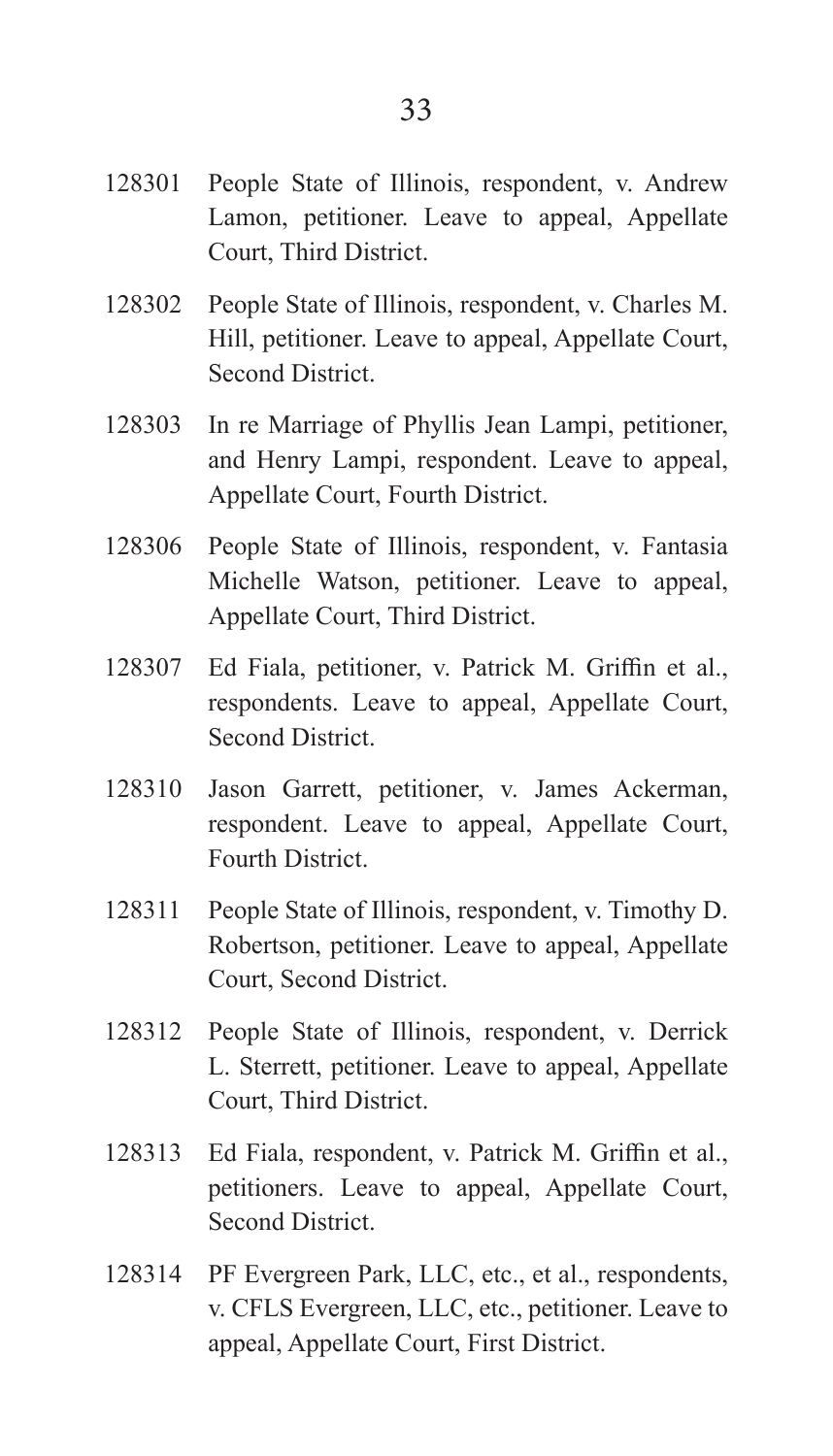- 128316 People State of Illinois, respondent, v. Shaun N. Taylor, petitioner. Leave to appeal, Appellate Court, Third District.
- 128317 In re Marriage of Rockne L. Brubaker, respondent, and Monica L. Brubaker, petitioner. Leave to appeal, Appellate Court, Second District.
- 128318 People State of Illinois, respondent, v. Wainer Sousa Ancheta, petitioner. Leave to appeal, Appellate Court, Second District.
- 128319 People State of Illinois, respondent, v. Raymond Nesbitt, petitioner. Leave to appeal, Appellate Court, First District.
- 128320 People State of Illinois, respondent, v. John Knight, petitioner. Leave to appeal, Appellate Court, First District.
- 128321 People State of Illinois, respondent, v. Rasahn A. Southall, petitioner. Leave to appeal, Appellate Court, Second District.
- 128322 People State of Illinois, respondent, v. Deontay L. Gunnell, petitioner. Leave to appeal, Appellate Court, Second District.
- 128323 People State of Illinois, respondent, v. Gregory Haynes, petitioner. Leave to appeal, Appellate Court, First District.
- 128324 People State of Illinois, respondent, v. Theodore Luczak, petitioner. Leave to appeal, Appellate Court, First District.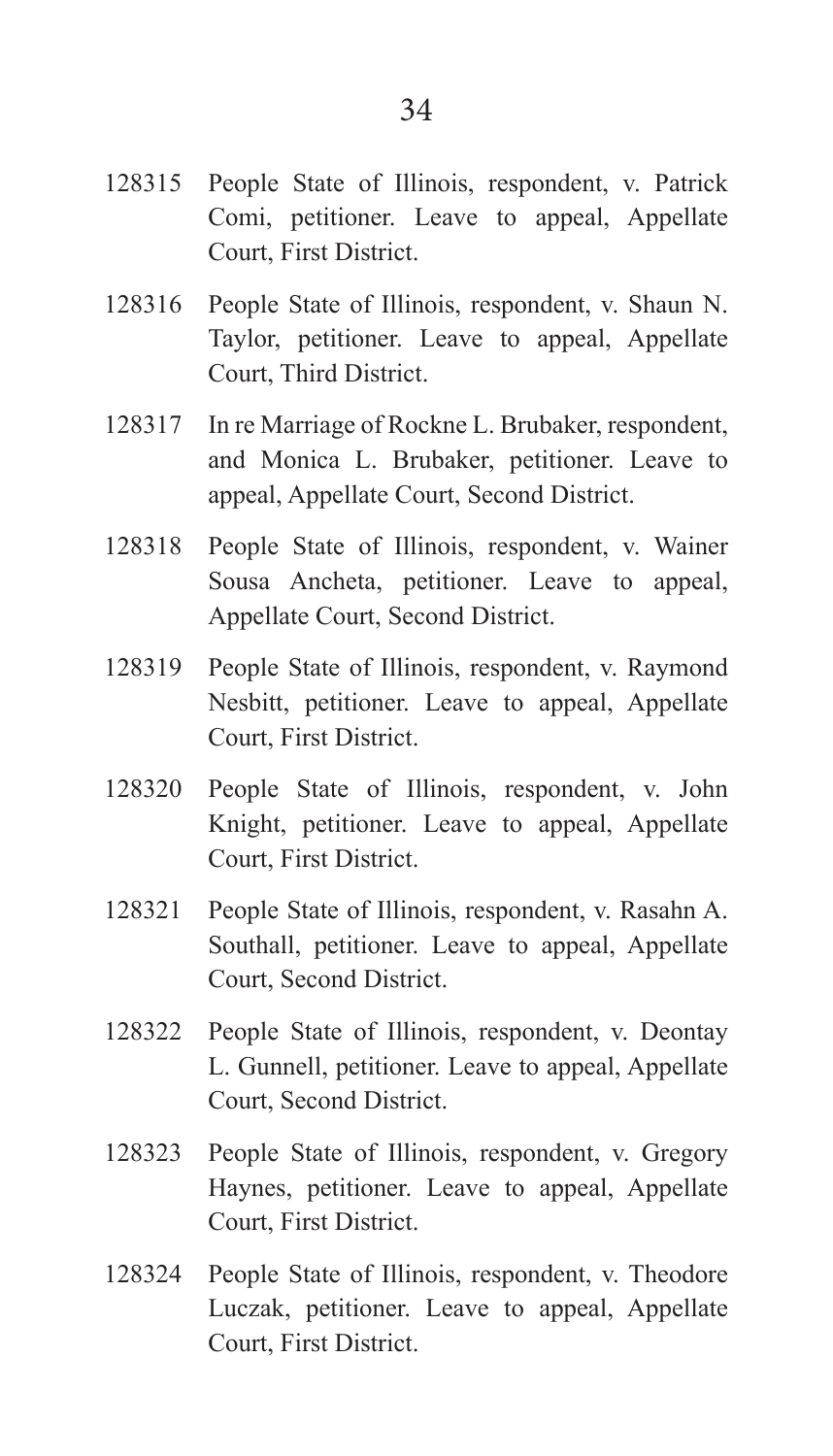- 128325 People State of Illinois, respondent, v. Julian Zavalza, petitioner. Leave to appeal, Appellate Court, First District.
- 128326 People State of Illinois, respondent, v. Jordan Bailey, petitioner. Leave to appeal, Appellate Court, First District.
- 128328 People State of Illinois, respondent, v. Marcus Williams, petitioner. Leave to appeal, Appellate Court, First District.
- 128329 People State of Illinois, respondent, v. Terrell Lewis, petitioner. Leave to appeal, Appellate Court, First District.
- 128330 People State of Illinois, respondent, v. Michael Tucker, petitioner. Leave to appeal, Appellate Court, First District.
- 128331 Willie Earl Willis et al., respondents, v. The Estate of Randall J. Koeller, petitioner. Leave to appeal, Appellate Court, Fifth District.
- 128332 People State of Illinois, respondent, v. Jesse Martinez, petitioner. Leave to appeal, Appellate Court, Second District.
- 128333 People State of Illinois, respondent, v. Rodolfo A. Cerritos, petitioner. Leave to appeal, Appellate Court, Fourth District.
- 128334 Willie Earl Willis et al., respondents, v. The Estate of Randall J. Koeller et al. (Insurance Planning and Management, Inc., petitioner). Leave to appeal, Appellate Court, Fifth District.
- 128335 People State of Illinois, respondent, v. Larry K. Broomfield, petitioner. Leave to appeal, Appellate Court, Fourth District.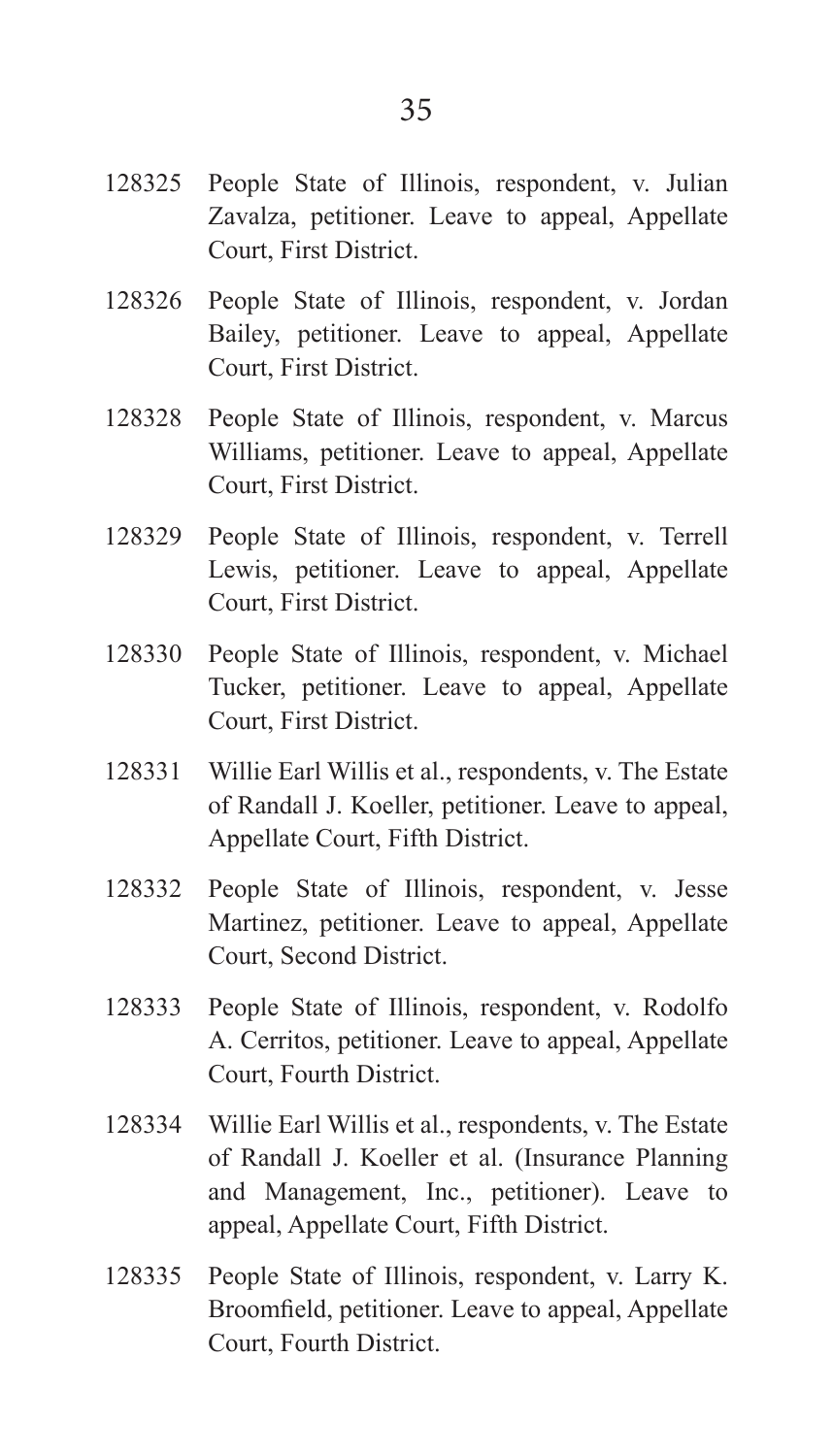- 128337 Secura Insurance, petitioner, v. Phillips 66 Company, respondent. Leave to appeal, Appellate Court, First District.
- 128338 William Walton, Indv., etc., petitioner, v. Roosevelt University, respondent. Leave to appeal, Appellate Court, First District.
- 128339 People State of Illinois, respondent, v. Brandon McCarter, petitioner. Leave to appeal, Appellate Court, First District.
- 128340 People State of Illinois, respondent, v. Eric N. Castillo, petitioner. Leave to appeal, Appellate Court, Second District.
- 128341 People State of Illinois, respondent, v. Frank Robinson, petitioner. Leave to appeal, Appellate Court, First District.
- 128342 Frances Herndon, etc., petitioner, v. Jacob Kaminski et al., etc. (Bedrocks and the Cave, Inc., et al., respondents). Leave to appeal, Appellate Court, Second District.
- 128343 OSF Healthcare System, etc., petitioner, v. Great Dane et al., respondents. Leave to appeal, Appellate Court, Third District.
- 128345 People State of Illinois, respondent, v. Keith Middleton, petitioner. Leave to appeal, Appellate Court, First District.
- 128346 Paul Chatman, petitioner, v. People State of Illinois et al., etc., respondents. Leave to appeal, Appellate Court, First District.
- 128347 Peter Smith Ely, etc., et al., respondents, v. Ruth Pivar, Esq., et al., petitioners. Leave to appeal, Appellate Court, First District.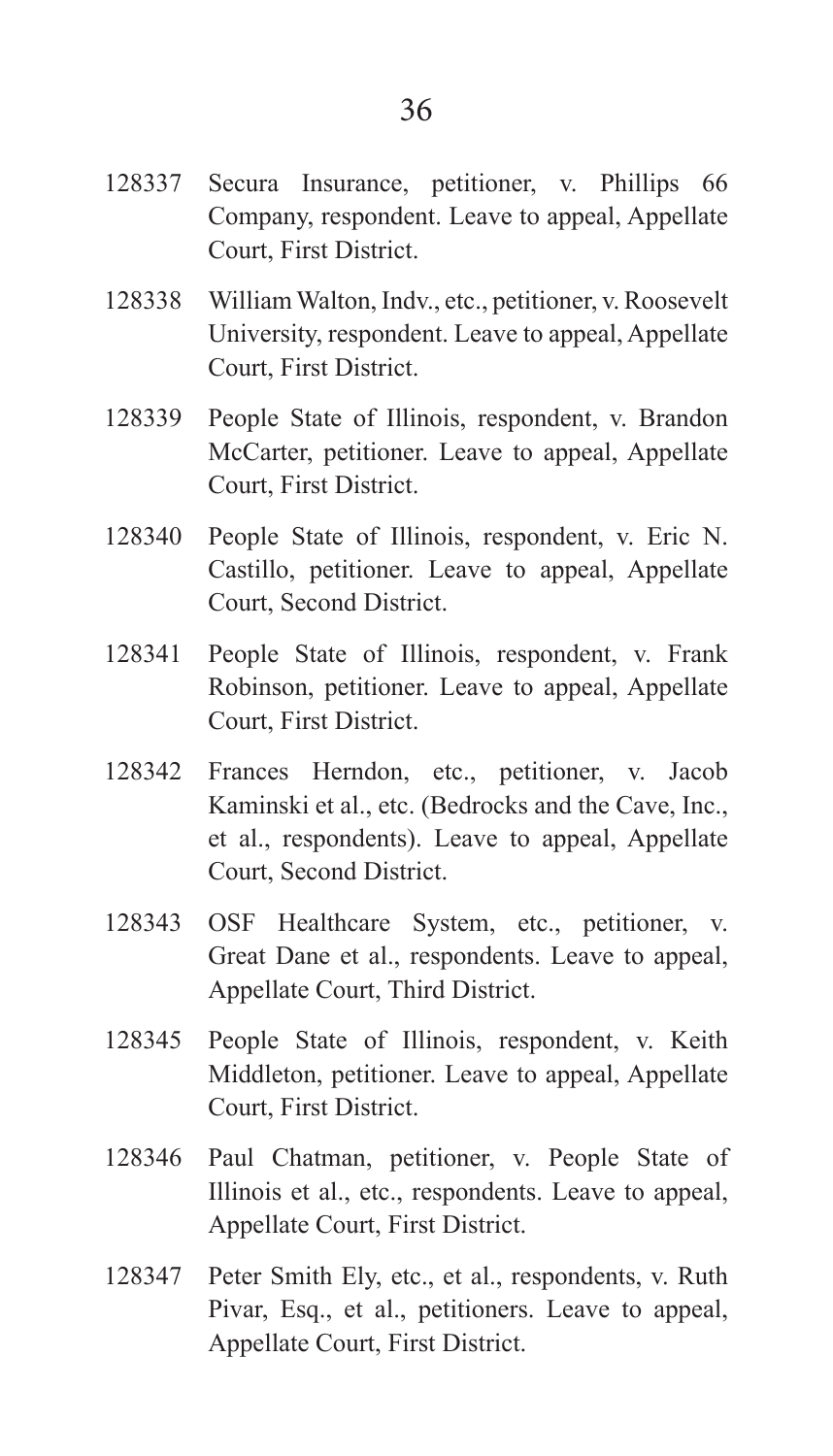- 128349 People State of Illinois, respondent, v. Brandon Aquisto, petitioner. Leave to appeal, Appellate Court, Fourth District.
- 128350 People State of Illinois, respondent, v. David Walls, petitioner. Leave to appeal, Appellate Court, Second District.
- 128351 People State of Illinois, respondent, v. Carl D. Russ, petitioner. Leave to appeal, Appellate Court, Fifth District.
- 128352 People State of Illinois, respondent, v. Ricky J. Nettles, petitioner. Leave to appeal, Appellate Court, Third District.
- 128353 People State of Illinois, respondent, v. Darnell A. Young, petitioner. Leave to appeal, Appellate Court, Second District.
- 128354 Grant Nyhammer, etc., respondent, v. Paula Basta, etc., petitioner. Leave to appeal, Appellate Court, Second District.
- 128355 People State of Illinois, respondent, v. Prince Watson, petitioner. Leave to appeal, Appellate Court, First District.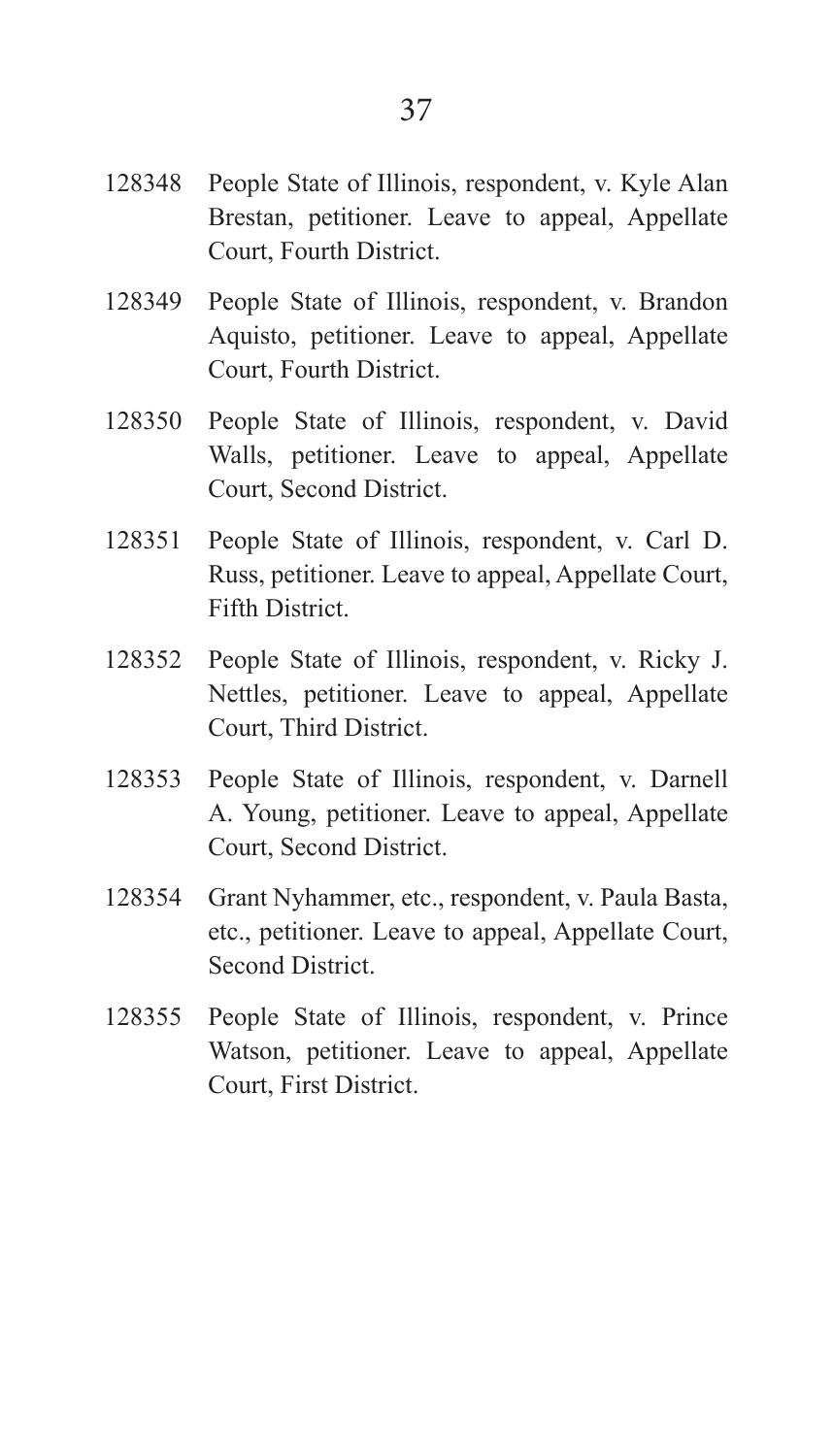# **SUPREME COURT OF ILLINOIS JUSTICES**

FIRST DISTRICT **ANNE M. BURKE, Chief Justice** Chicago, Illinois

> **MARY JANE THEIS** Chicago, Illinois

**P. SCOTT NEVILLE, JR.** Chicago, Illinois

SECOND DISTRICT **MICHAEL J. BURKE** Wheaton, Illinois

THIRD DISTRICT **ROBERT L. CARTER** Ottawa, Illinois

FOURTH DISTRICT **RITA B. GARMAN** Danville, Illinois

FIFTH DISTRICT **DAVID K. OVERSTREET** Mt. Vernon, Illinois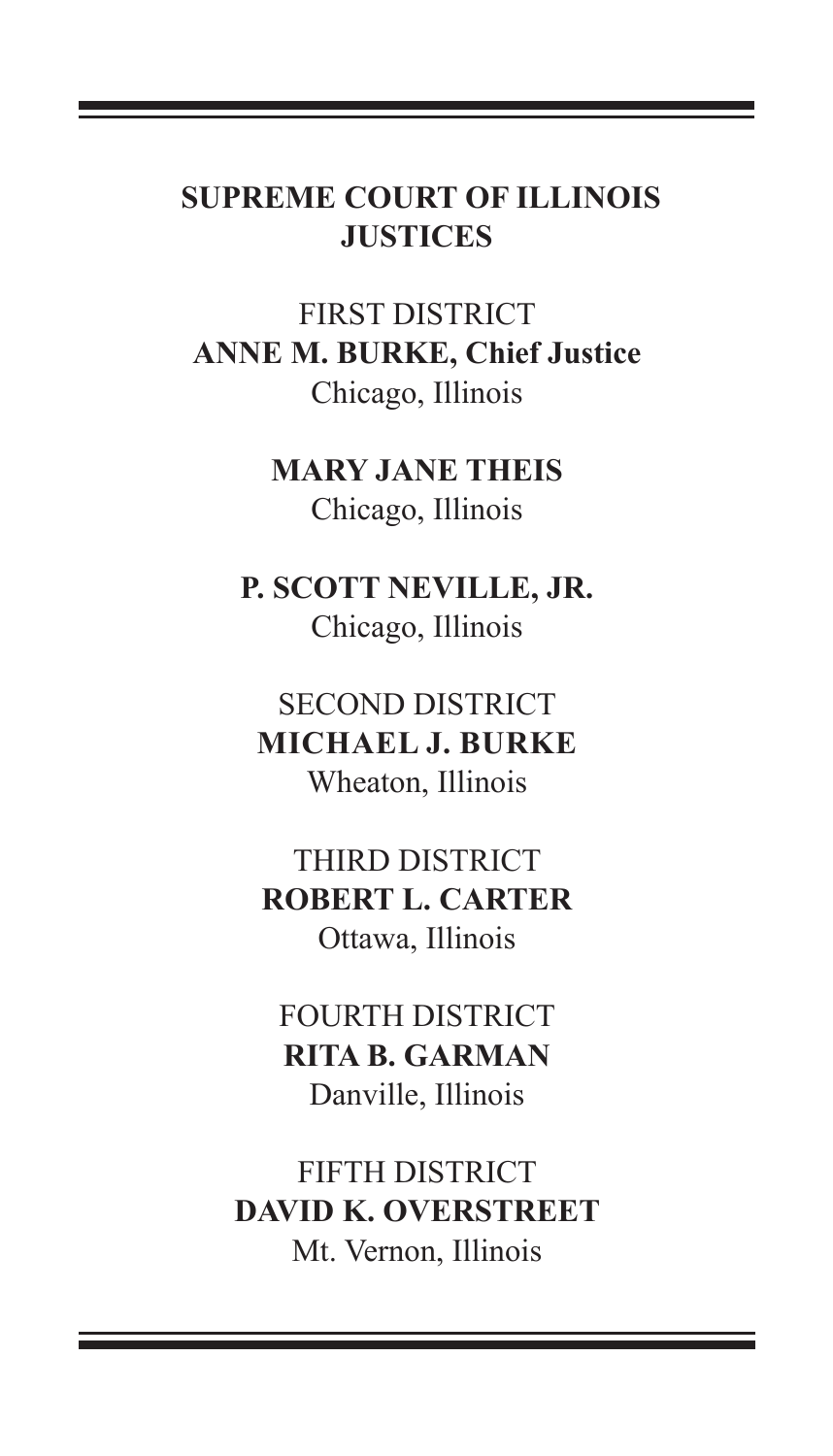